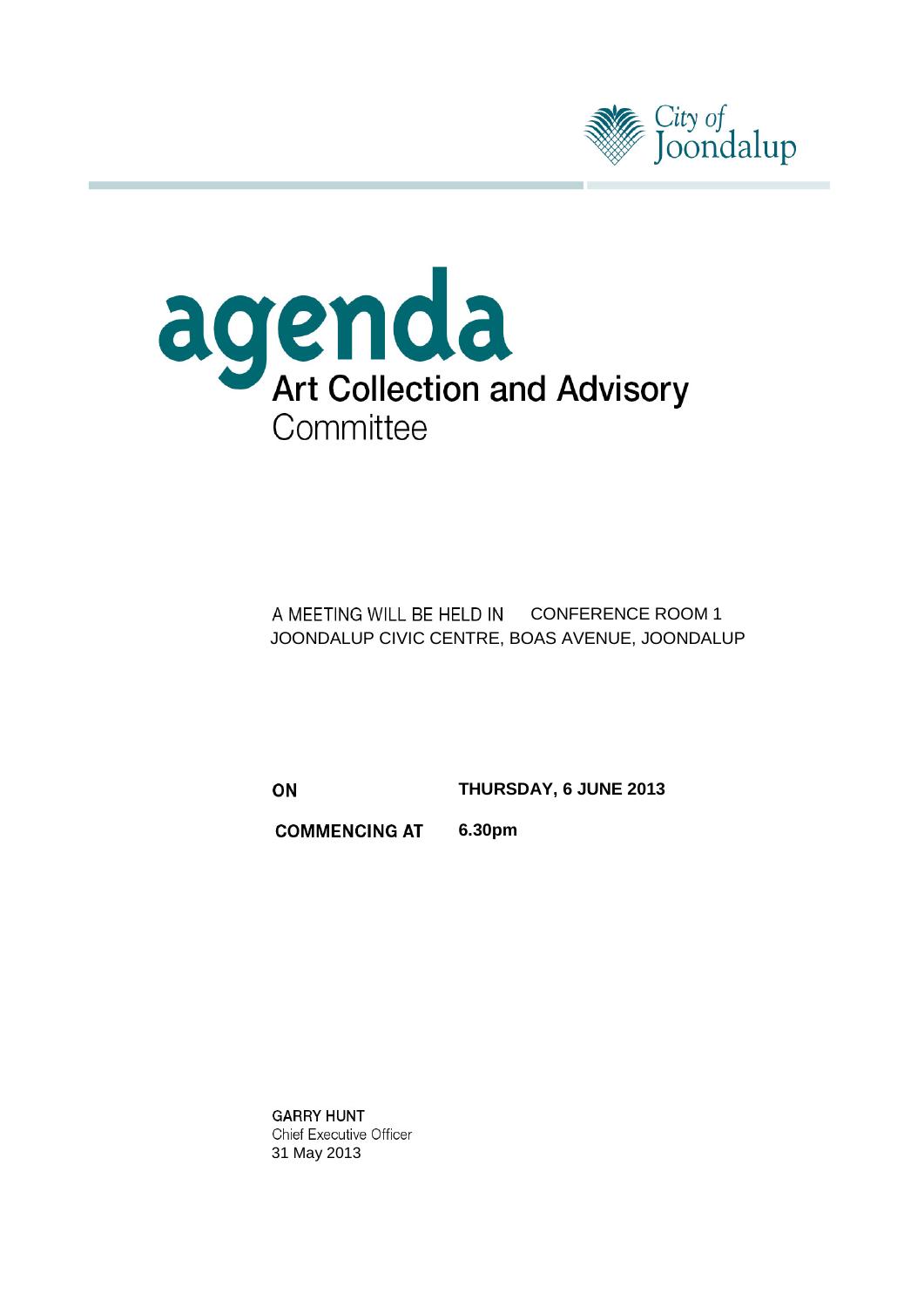## **PROCEDURES FOR PUBLIC QUESTION TIME**

The following procedures for the conduct of Public Question Time were adopted at the Council meeting held on 17 March 2009:

## **Questions asked verbally**

- 1 Members of the public are invited to ask questions at Committee Meetings.
- 2 Questions asked at a Committee meeting should relate to items on the Committee agenda.
- 3 A register will be provided for those persons wanting to ask questions to enter their name. Persons will be requested to come forward in the order in which they are registered, and to give their name and address.
- 4 Public question time will be limited to two minutes per member of the public, with a limit of two questions per member of the public.
- 5 Statements are not to precede the asking of a question during public question time. Statements should be made during public statement time.
- 6 Members of the public are encouraged to keep their questions brief to enable everyone who desires to ask a question to have the opportunity to do so.
- 7 Public question time will be limited to the legislative minimum of fifteen minutes and may be extended in intervals of up to ten minutes by resolution of the Committee, but the total time allocated for public questions to be asked and responses to be given is not to exceed 35 minutes in total. Public question time is declared closed following the expiration of the allocated time period, or earlier than such time where there are no further questions.
- 8 Questions are to be directed to the Presiding Member and should be asked politely in good faith and are not to be framed in such a way as to reflect adversely or be defamatory on a particular Committee Member or City employee. The Presiding Member shall decide to:
	- Accept or reject any question and his/her decision is final
	- Nominate a member of the Committee and/or City employee to respond to the question
	- Take a question on notice. In this case a written response will be provided as soon as possible, and included in the agenda of the next Committee meeting.
- 9 Where a Committee Member is of the opinion that a member of the public is:
	- asking a question at a Committee meeting that is not relevant to the purpose for which the meeting has been called
	- making a statement during public question time;

they may bring it to the attention of the Presiding Member.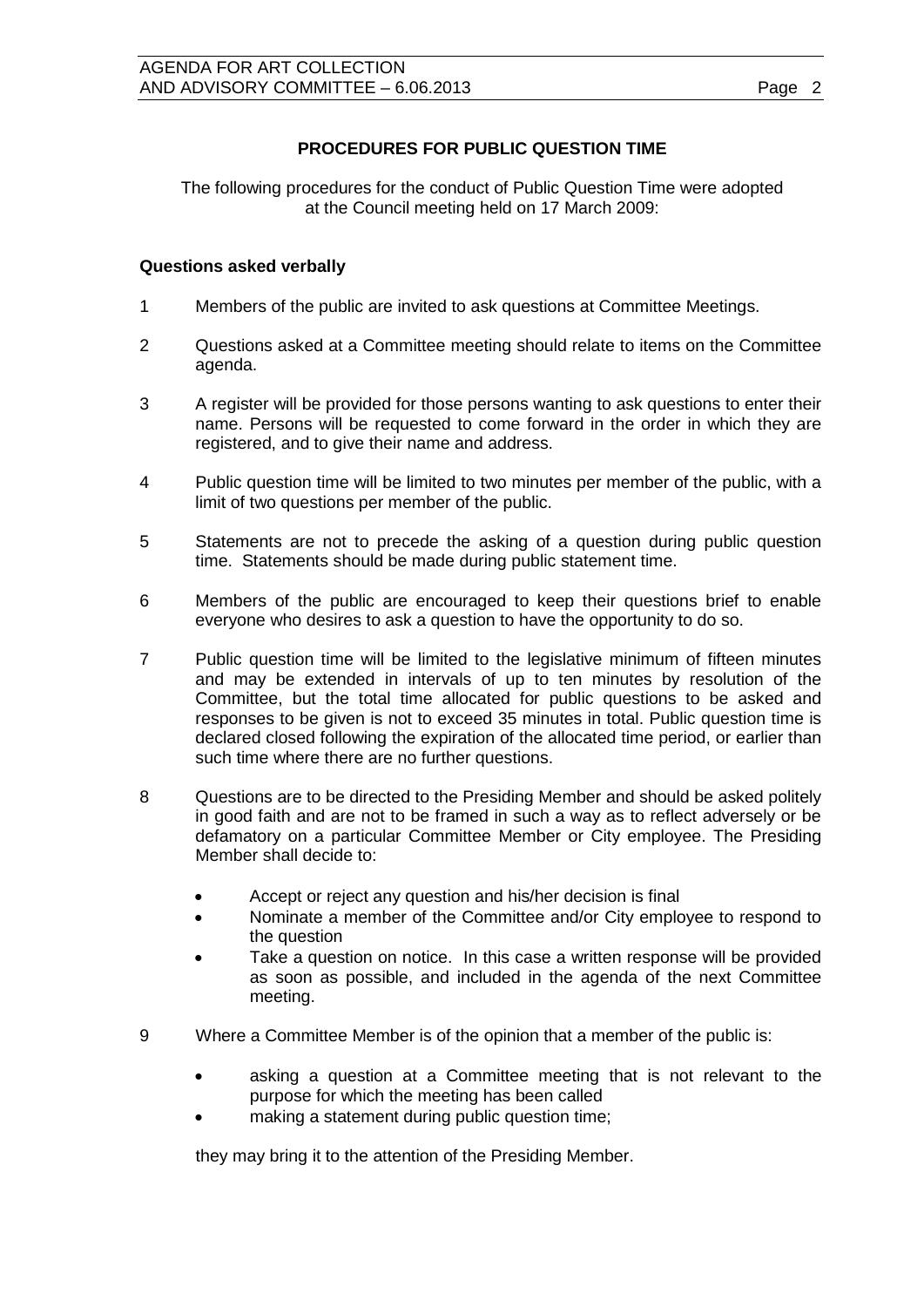- 10 Questions and any response will be summarised and included in the minutes of the Committee meeting.
- 11 It is not intended that question time should be used as a means to obtain information that would not be made available if it was sought from the City's records under Section 5.94 of the *Local Government Act 1995* or the *Freedom of Information (FOI) Act 1992*. Where the response to a question(s) would require a substantial commitment of the City's resources, the Chief Executive Officer (CEO) will determine that it is an unreasonable impost upon the City and refuse to provide it. The CEO will advise the member of the public that the information may be sought in accordance with the *FOI Act 1992*.

## **Questions in Writing – (Residents and/or ratepayers of the City of Joondalup only).**

- 1 Only City of Joondalup residents and/or ratepayers may submit questions to the City in writing.
- 2 Questions asked at a Committee meeting should relate to items on the Committee agenda.
- 3 The City will accept a maximum of five written questions per City of Joondalup resident/ratepayer. To ensure equality and consistency, each part of a multi-part question will be treated as a question in its own right.
- 4 Questions lodged by 9.00am on the day immediately prior to the scheduled Committee meeting will be responded to, where possible, at the Committee meeting. These questions, and their responses, will be distributed to Elected Members and made available to the public in written form at the meeting.
- 5 The Presiding Member shall decide to accept or reject any written question and his/her decision is final. Where there is any concern about a question being offensive, defamatory or the like, the Presiding Member will make a determination in relation to the question. Questions determined as offensive, defamatory or the like will not be published. Where the Presiding Member rules questions to be out of order, an announcement to this effect will be made at the meeting, including the reason(s) for the decision.
- 6 The Presiding Member may rule questions out of order where they are substantially the same as questions previously submitted and responded to.
- 7 Written questions unable to be responded to at the Committee meeting will be taken on notice. In this case, a written response will be provided as soon as possible and included on the agenda of the next Committee meeting.
- 8 A person who submits written questions may also ask questions at a Committee meeting and questions asked verbally may be different to those submitted in writing.
- 9 Questions and any response will be summarised and included in the minutes of the Committee meeting.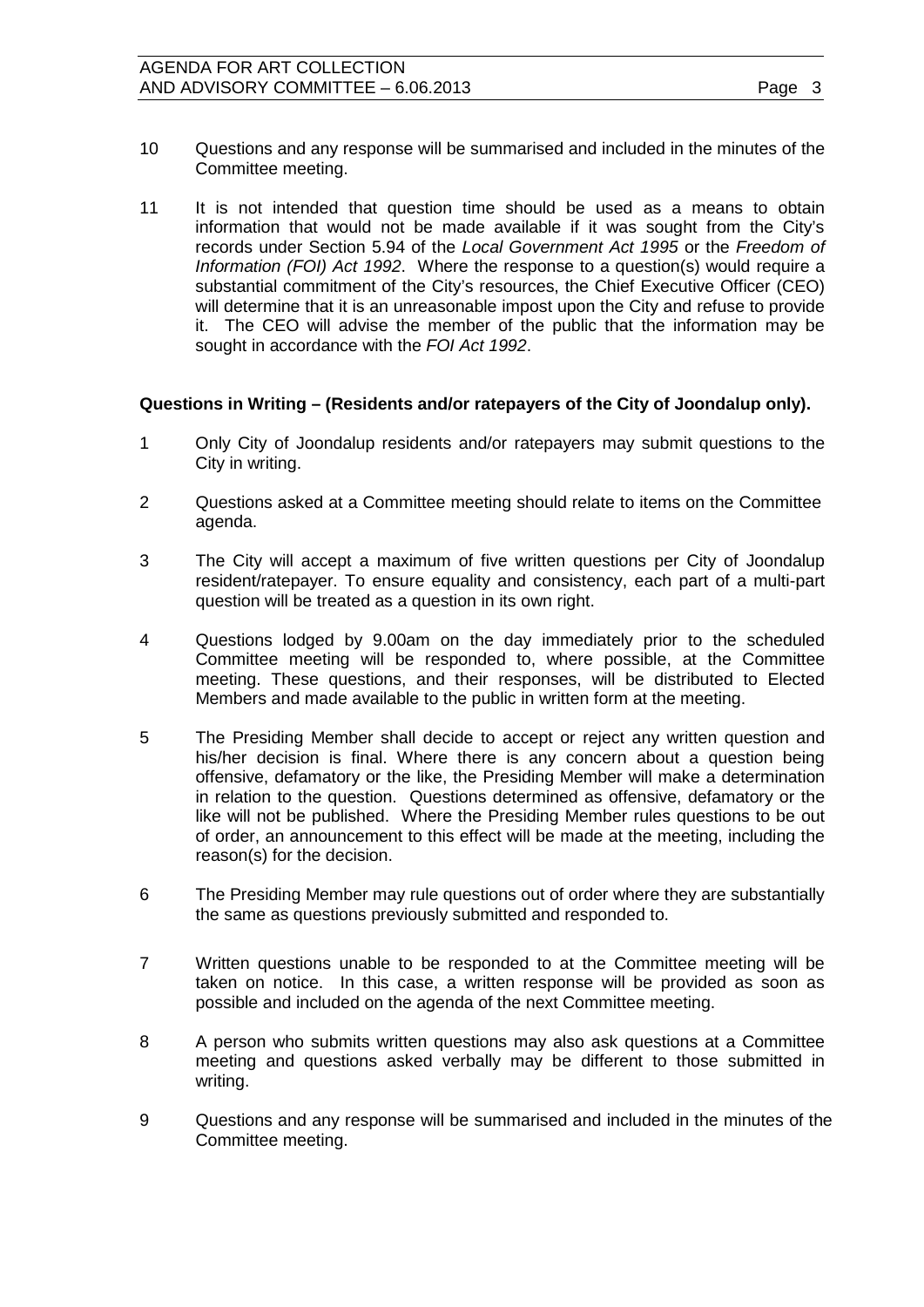10 It is not intended that question time should be used as a means to obtain information that would not be made available if it was sought from the City's records under Section 5.94 of the *Local Government Act 1995* or the *Freedom of Information (FOI) Act 1992.* Where the response to a question(s) would require a substantial commitment of the City's resources, the Chief Executive Officer (CEO) will determine that it is an unreasonable impost upon the City and refuse to provide it. The CEO will advise the member of the public that the information may be sought in accordance with the *FOI Act 1992*.

## **DISCLAIMER**

Responses to questions not submitted in writing are provided in good faith and as such, should not be relied upon as being either complete or comprehensive.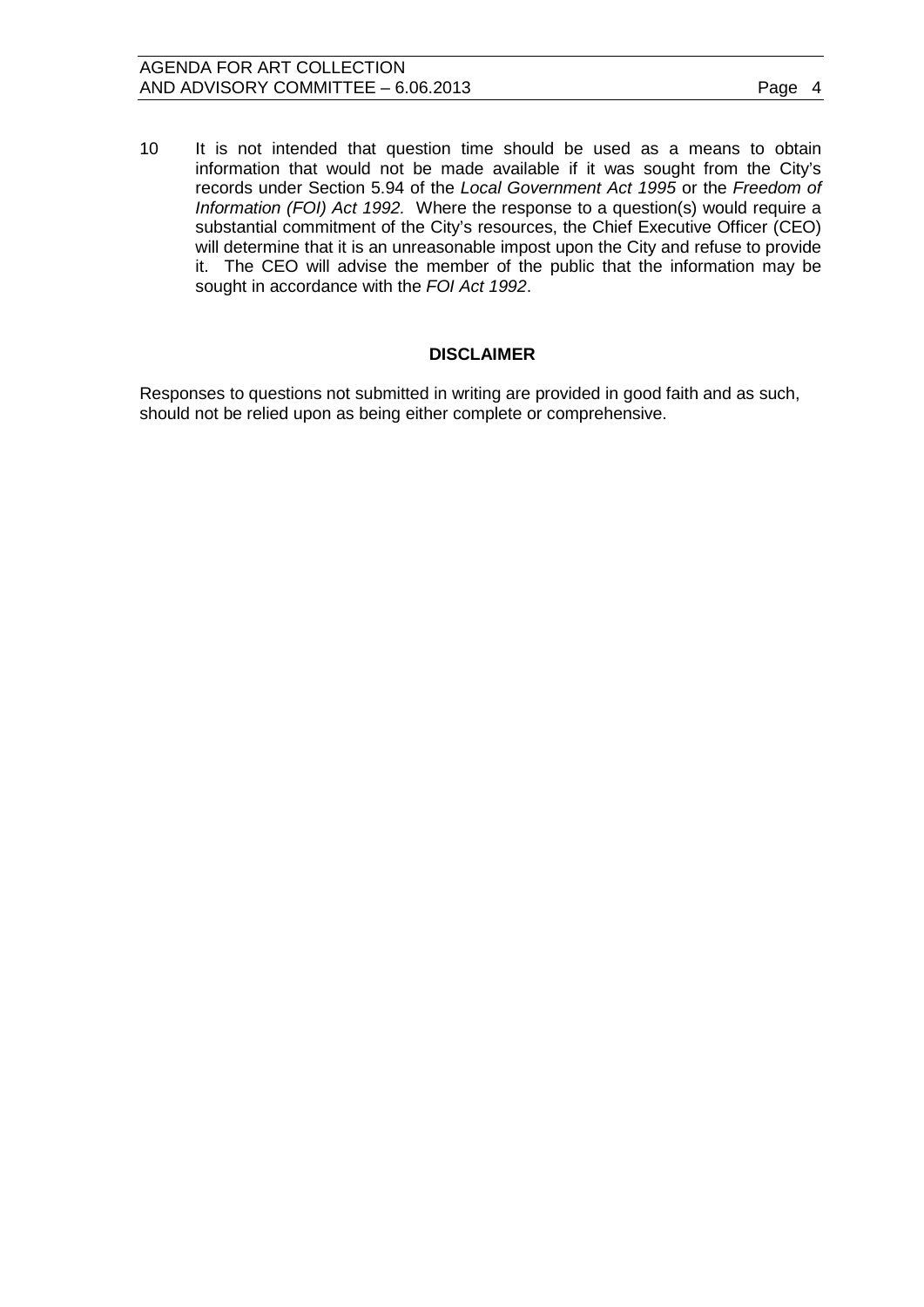## **PROCEDURES FOR PUBLIC STATEMENT TIME**

The following procedures for the conduct of Public Statement Time were adopted at the Council meeting held on 18 December 2007:

- 1 Members of the public are invited to make statements, either verbally or in writing, at Committee meetings.
- 2 Statements made at a Committee meeting should relate to items on the Committee agenda.
- 3 A register will be provided for those persons wanting to make a statement to enter their name. Persons will be requested to come forward in the order in which they are registered, and to give their name and address.
- 4 Public statement time will be limited to two minutes per member of the public.
- 5 Members of the public are encouraged to keep their statements brief to enable everyone who desires to make a statement to have the opportunity to do so.
- 6 Public statement time will be limited to a maximum of 15 minutes. Public statement time is declared closed following the 15 minute allocated time period, or earlier than such time where there are no further statements.
- 7 Statements are to be directed to the Presiding Member and are to be made politely in good faith and are not to be framed in such a way as to reflect adversely or be defamatory on a particular Elected Member or City employee.
- 8 Where a Committee Member is of the opinion that a member of the public is making a statement at a Committee meeting that is not relevant to the purpose for which the meeting has been called, they may bring it to the attention of the Presiding Member who will make a ruling.
- 9 A member of the public attending a Committee meeting may present a written statement rather than making the statement verbally if he or she so wishes.
- 10 Statements will be summarised and included in the minutes of the Committee meeting.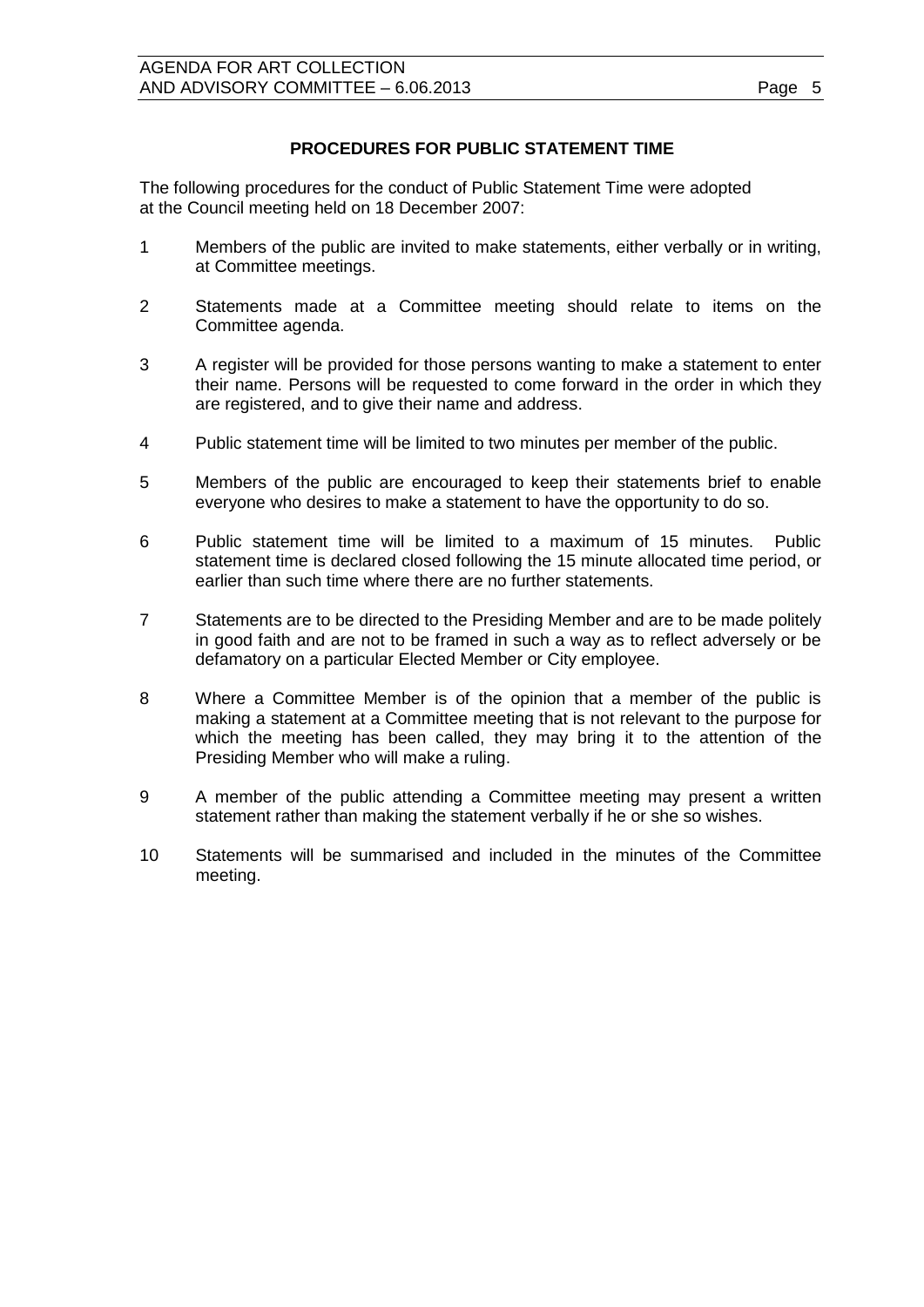## **TABLE OF CONTENTS**

| Item No        | <b>Title</b>                                                                                                    | Page No |
|----------------|-----------------------------------------------------------------------------------------------------------------|---------|
|                | <b>Declaration of Opening</b>                                                                                   | 8       |
|                | <b>Public Question Time</b>                                                                                     | 8       |
|                | <b>Public Statement Time</b>                                                                                    | 8       |
|                | Apologies/Leave of absence                                                                                      | 8       |
|                | <b>Confirmation of Minutes</b>                                                                                  | 8       |
|                | Announcements by the Presiding Member without discussion                                                        | 9       |
|                | Declarations of Interest                                                                                        | 9       |
|                | Identification of matters for which the meeting may sit behind<br>closed doors                                  | 9       |
|                | Petitions and deputations                                                                                       | 9       |
|                | Reports                                                                                                         | 10      |
| 1              | 2013 City of Joondalup Community Art Exhibition - Possible<br>Artwork for Acquisition - [35613, 101515, 102846] | 10      |
| $\overline{2}$ | Inside Out Billboard Project Report - [35613, 101515]                                                           | 14      |
| 3              | Public Artwork Commission for City Centre, Joondalup - [35613,<br>101515]                                       | 19      |
|                | Motions of which previous notice has been given                                                                 | 25      |
|                | Requests for Reports for future consideration                                                                   | 25      |
|                | Closure                                                                                                         | 25      |
|                |                                                                                                                 |         |

## **Note:**

Clause 77 of the City's Standing Orders Local Law 2005 states:

*"Unless otherwise provided in this local law, the provisions of this local law shall apply to meetings of committees with the exception of:*

- *(a) Clause 29 (Members seating) and*
- *(b) Clause 54 (Limitation on members speaking)"*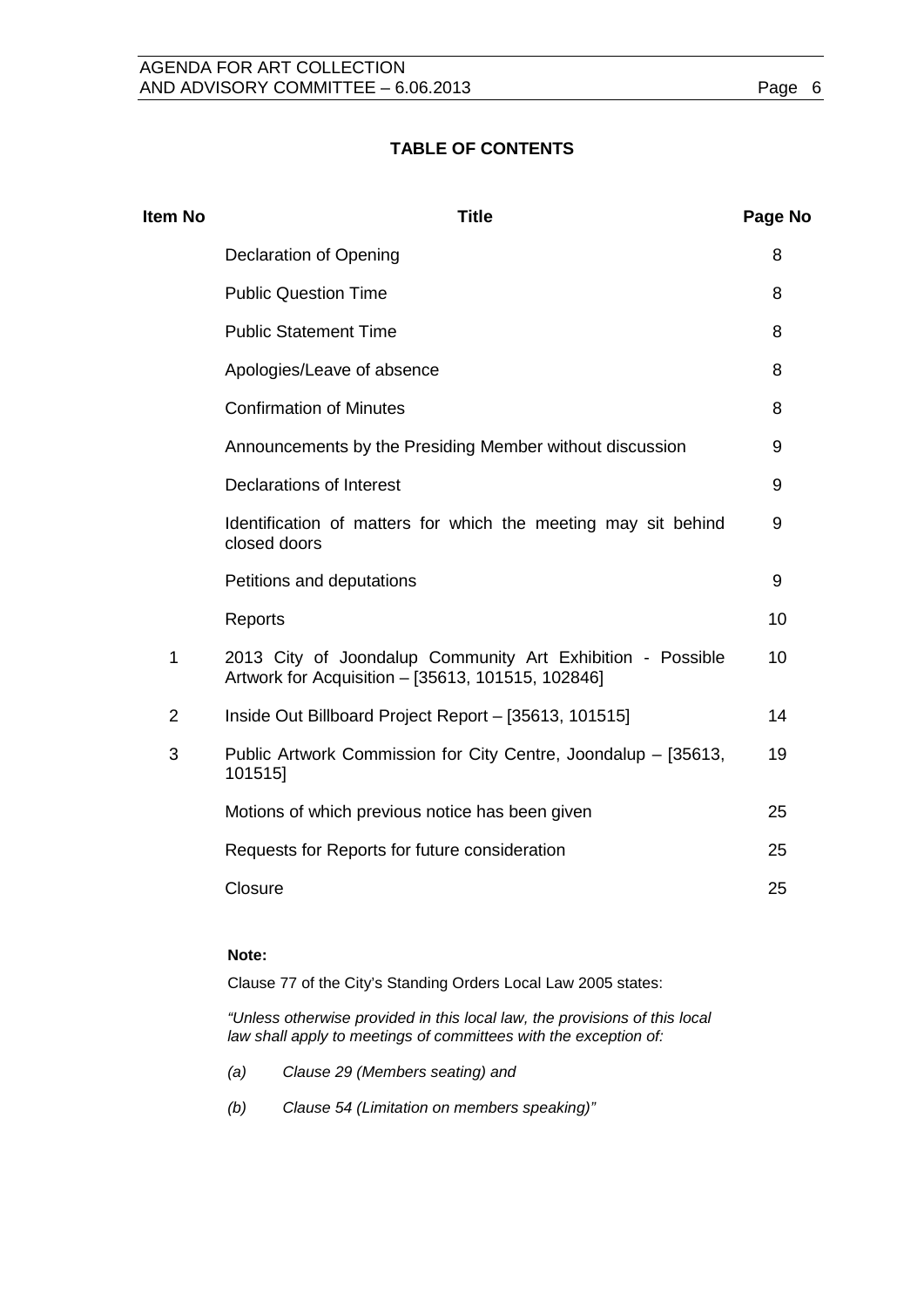# **CITY OF JOONDALUP**

Notice is hereby given that a meeting of the **Art Collection and Advisory Committee** will be held in Conference Room 1, Joondalup Civic Centre, Boas Avenue, Joondalup on **Thursday, 6 June 2013** commencing at 6.30pm.

GARRY HUNT **Chief Executive Officer Joseph According to the Chief Executive Officer Joseph According to the Chief According to the Chief According to the Chief According to the Chief According to the Chief According to the Chief Acco** 31 May 2013 Western Australia

## **AGENDA**

#### *Committee Members Deputies*

| Cr Liam Gobbert                | <b>Presiding Member</b>        | Cr Geoff Amphlett, JP       |
|--------------------------------|--------------------------------|-----------------------------|
| <b>Mayor Troy Pickard</b>      |                                |                             |
| Cr John Chester                | <b>Deputy Presiding Member</b> | Cr Brian Corr               |
| Cr Kerry Hollywood             |                                | Cr Tom McLean, JP           |
| Cr Mike Norman                 |                                | Cr Christine Hamilton-Prime |
| Cr Teresa Ritchie              |                                | Cr Russ Fishwick, JP        |
| Cr Sam Thomas                  |                                | Cr Philippa Taylor          |
| <b>Chief Executive Officer</b> |                                |                             |

## *Quorum for meetings (4)*

*The quorum for a meeting is to be at least 50% of the number of offices (whether vacant or not) of members of the committee.*

### *Simple Majority (4):*

*A simple majority is to be more than 50% of those members present at the meeting.*

### *Absolute Majority:*

*An absolute majority vote is to be more than 50% of the number of officers (whether vacant or not) of the committee.*

#### *Casting vote:*

*In the event that the vote on a motion is tied, the presiding person must cast a second vote.*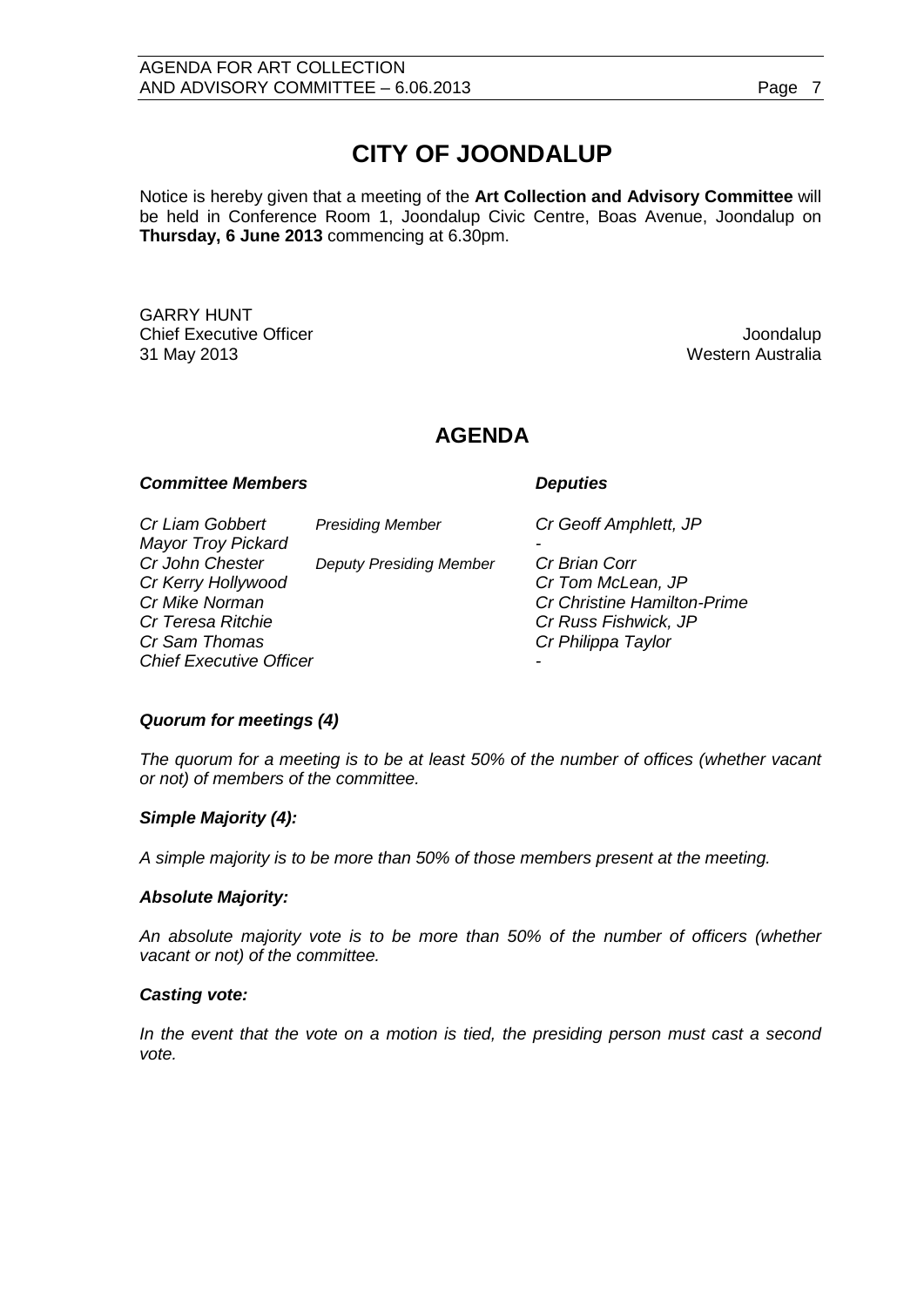## *Terms of Reference*

*To:*

- *approve art acquisitions within the available adopted budget funds*
- *develop and maintain a visual art collection of significance and repute that reflects the cultural aspirations of the City of Joondalup and its expressed goals and policies*
- *build an art collection of appreciating financial value, which constitutes a sound investment for the City*
- *collect works of visual art of demonstrable excellence by artists of significance, consistent with the perceived developments in West Australian contemporary art*
- *collect and commission selectively works of art which enhance the existing Collection and which foster an understanding, enjoyment and appreciation of the visual arts among the broader community and members of the general public*
- *review the criteria established to determine the award winners*
- *perform an oversight role in relation to the strategic direction of the City's Community Art Exhibition and Invitational Art Award.*

## <span id="page-7-0"></span>**DECLARATION OF OPENING**

<span id="page-7-1"></span>**PUBLIC QUESTION TIME**

<span id="page-7-2"></span>**PUBLIC STATEMENT TIME**

<span id="page-7-3"></span>**APOLOGIES/LEAVE OF ABSENCE**

## <span id="page-7-4"></span>**CONFIRMATION OF MINUTES**

## MINUTES OF THE ART COLLECTION AND ADVISORY COMMITTEE HELD 11 FEBRUARY 2013

### **RECOMMENDATION**

**That the minutes of the meeting of the Art Collection and Advisory Committee held on 11 February 2013 be confirmed as a true and correct record.**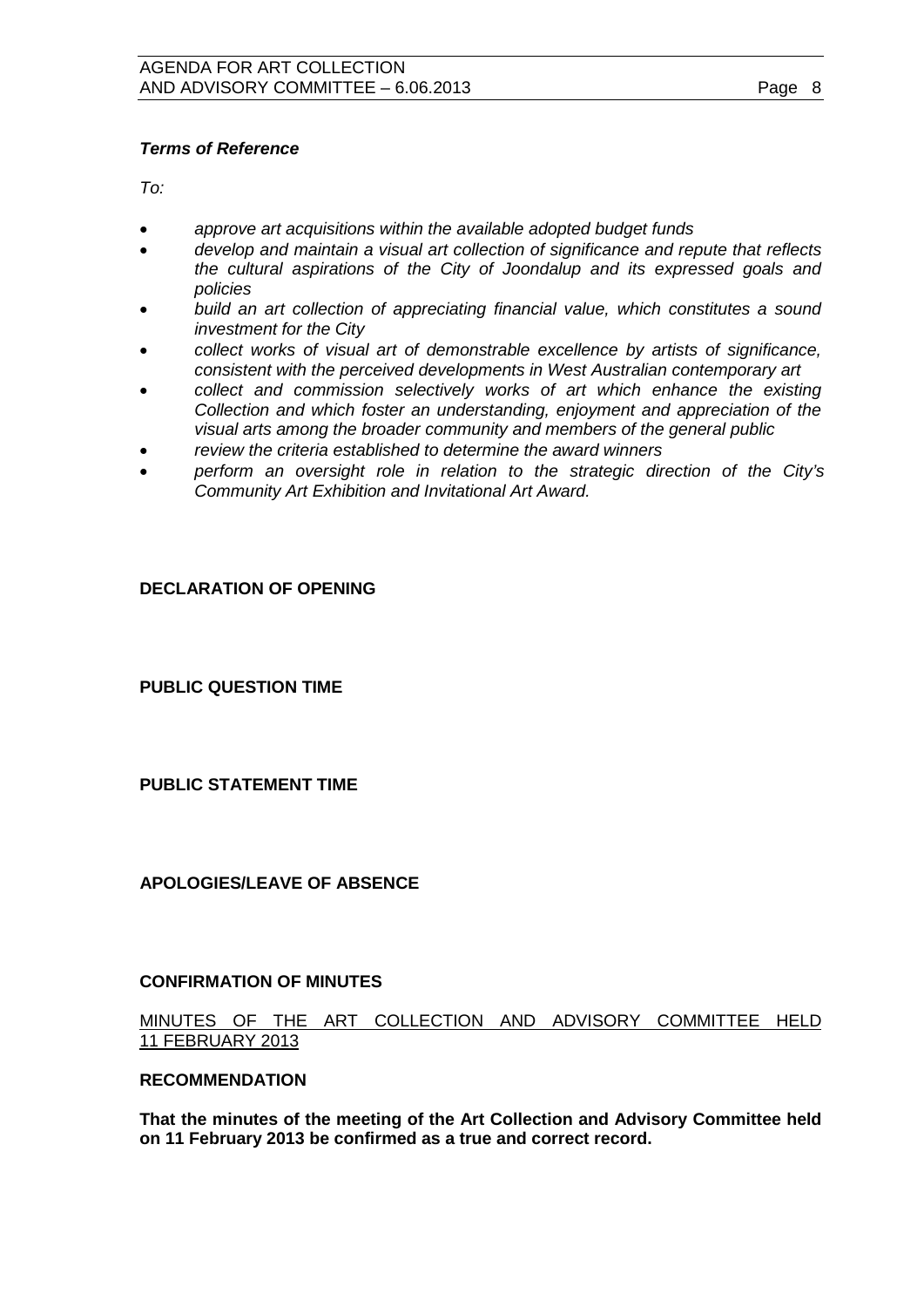<span id="page-8-0"></span>**ANNOUNCEMENTS BY THE PRESIDING MEMBER WITHOUT DISCUSSION**

<span id="page-8-1"></span>**DECLARATIONS OF INTEREST**

<span id="page-8-2"></span>**IDENTIFICATION OF MATTERS FOR WHICH THE MEETING MAY SIT BEHIND CLOSED DOORS**

<span id="page-8-3"></span>**PETITIONS AND DEPUTATIONS**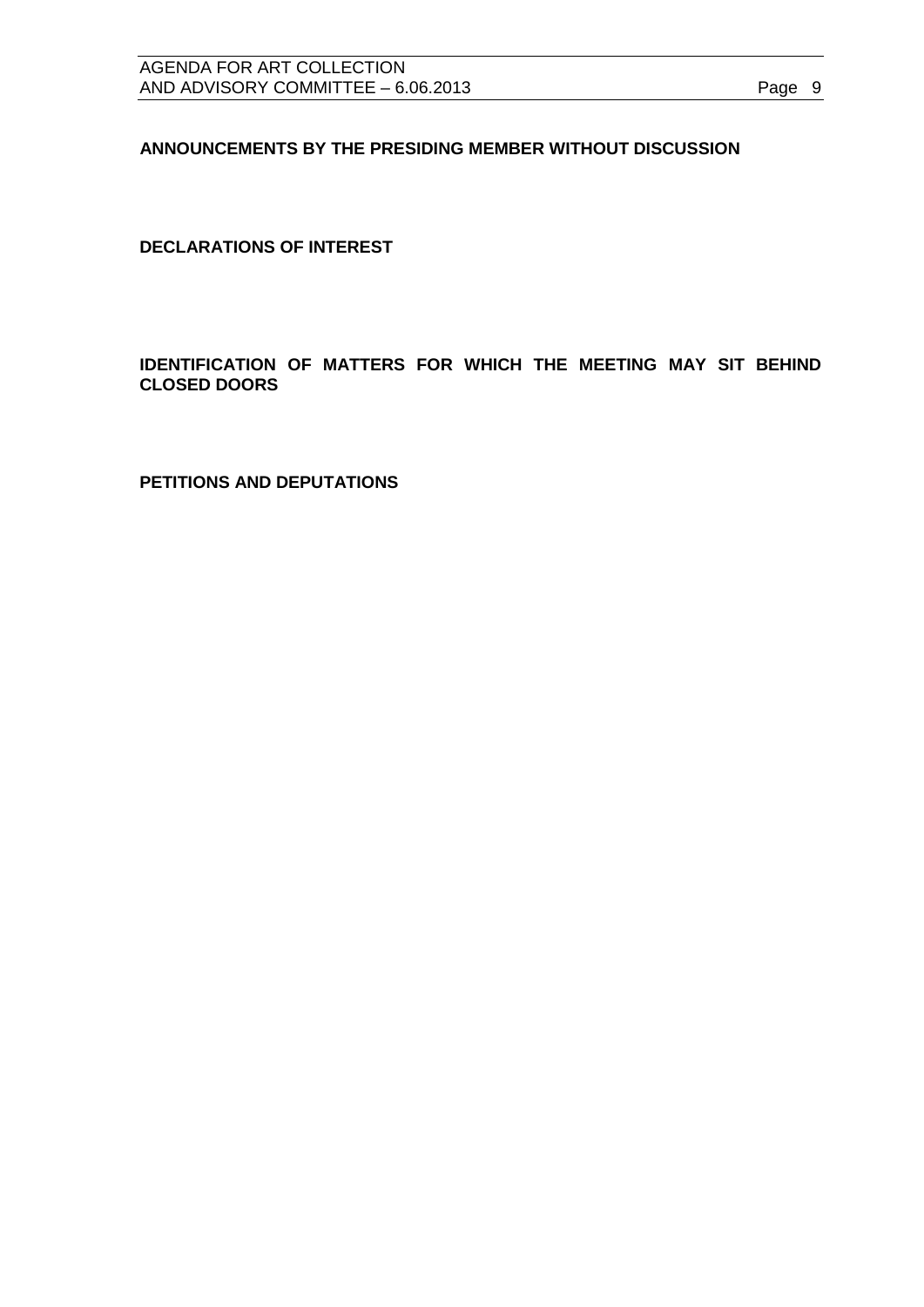## <span id="page-9-0"></span>**REPORTS**

## <span id="page-9-1"></span>**ITEM 1 2013 CITY OF JOONDALUP COMMUNITY ART EXHIBITION - POSSIBLE ARTWORK FOR ACQUISITION**

| <b>WARD</b>                           | All                                                                                                                                                                                              |  |
|---------------------------------------|--------------------------------------------------------------------------------------------------------------------------------------------------------------------------------------------------|--|
| <b>RESPONSIBLE</b><br><b>DIRECTOR</b> | Mr Mike Tidy<br><b>Corporate Services</b>                                                                                                                                                        |  |
| <b>FILE NUMBER</b>                    | 35613, 101515, 102846                                                                                                                                                                            |  |
| <b>ATTACHMENT</b>                     | Nil.                                                                                                                                                                                             |  |
| <b>AUTHORITY / DISCRETION</b>         | Executive - The substantial direction setting and<br>oversight role of Council, such as adopting plans and<br>reports, accepting tenders, directing operations, setting<br>and amending budgets. |  |

### **PURPOSE**

For the Art Collection and Advisory Committee (ACAC) to consider the possible acquisitions of artworks following the City's 2013 Community Art Exhibition (CAE).

### **EXECUTIVE SUMMARY**

The 2013 annual Community Art Exhibition will be hosted by the City of Joondalup within the "Great Space" of Lakeside Joondalup Shopping City.

The CAE is a non-acquisitive exhibition that is open to residents of the City of Joondalup, and those non-residents who are members of local visual arts associations. The CAE is not restricted to any medium nor theme; however the 2013 CAE includes revised conditions limiting the size (50 centimetres x 50 centimetres) and value (maximum of \$1,000) of each artwork. Artists may enter as many pieces as they desire after paying a minimal entry fee.

The CAE contains a number of award categories, with winners determined by an independent judging panel consisting of industry experts.

Traditionally the City does not acquire many pieces of art from the CAE, however if there are suitable pieces that would add to the City's art collection a recommendation will be made for possible purchase.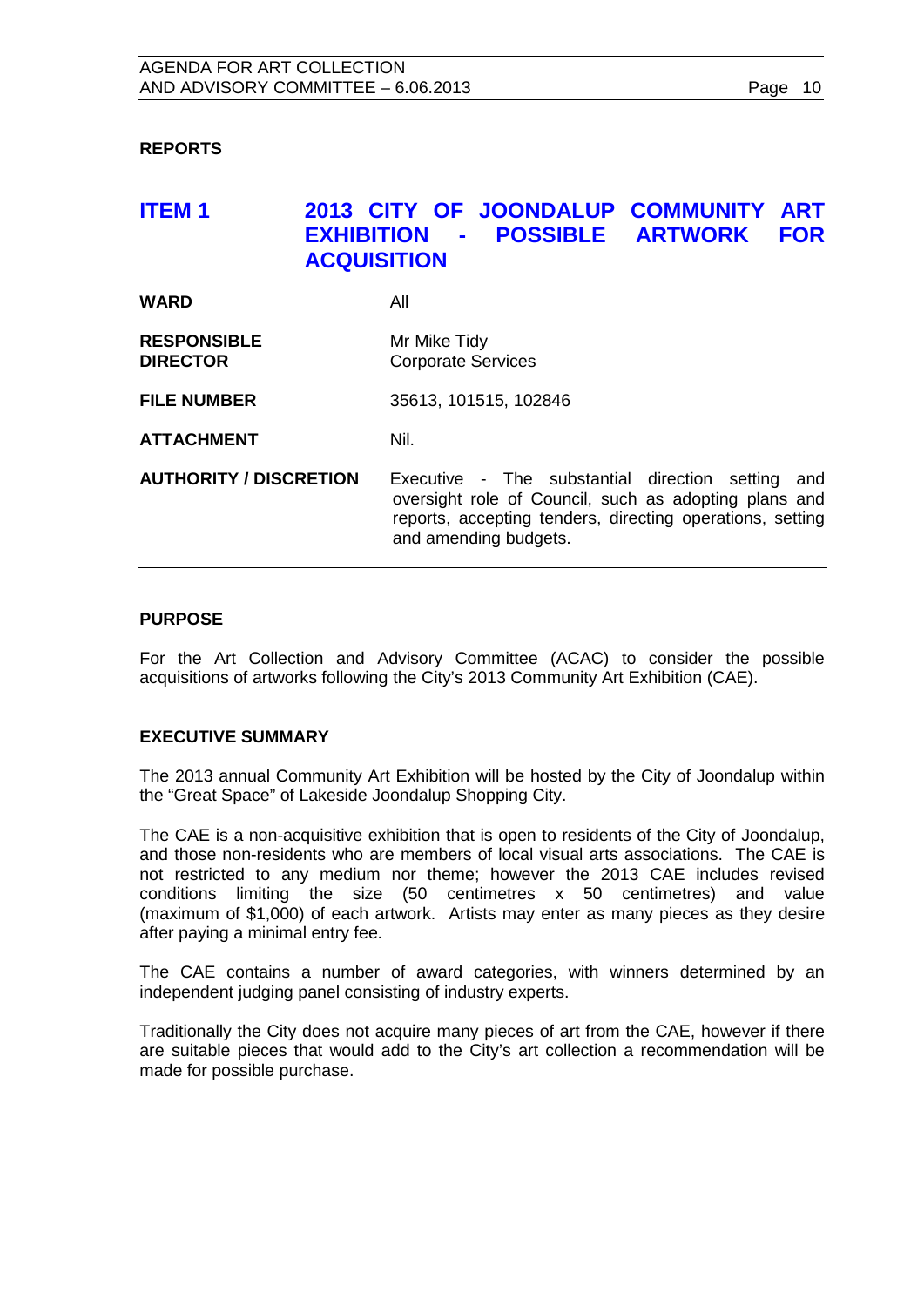## **BACKGROUND**

The City of Joondalup Community Art Exhibition is an annual exhibition open to all Joondalup residents and members of local visual arts associations. It offers non-acquisitive awards in a variety of categories, such as the Most Outstanding Artwork Award, five media-specific categories and a variety of themed awards with specific criteria.

The CAE is not restricted to any medium and is a key focus of the visual arts calendar at the City. The visual arts form an important part of the cultural and economic development of the Joondalup region.

For a small entry fee, local artists have the opportunity to gain exposure for their art practice and participate in an annual community exhibition. The exhibition has an ongoing partnership with the Joondalup Community Art Association (JCAA).

## **DETAILS**

The 2013 CAE is held in the 'Great Space' within the Lakeside Joondalup Shopping City as it has since its inception. The CAE does not have a theme, which allows all artists ample freedom to explore ideas and concerns of primary interest within their ongoing practice.

As part of the 2013 CAE, the following additional conditions were placed on entries:

- Two dimensional artwork to a size of 50 x 50 centimetres (including frame).
- Three dimensional artwork to a size of 50 centimetres high x 50 centimetres wide x 50 centimetres deep.
- The maximum price of artworks to \$1,000.

The award categories for the 2013 CAE are listed below:

- Most Outstanding Work \$1,500.
- Media categories (5 x \$1,000) \$5,000.
- Celebrating Joondalup Award \$500.
- Popular Choice Award \$500.
- Artist in Focus Award \$500 and exhibition.
- Student Award \$250.

In the event that there are many works worthy of merit, in addition to the above mentioned prizes the independent judging panel may award up to three discretionary Judges' Commendation Awards. These awards take the form of a certificate and do not include a cash prize.

The panel shortlists up to five works for consideration in each award and the winners are then chosen by consensus discussion. In the event a consensus cannot be reached, the artworks may be judged according to a scoring matrix.

The judging panel is required to provide a brief written statement about each of the award winning artworks and why they were chosen. These statements may be quoted when announcing the winners on the opening night and for media and promotional purposes.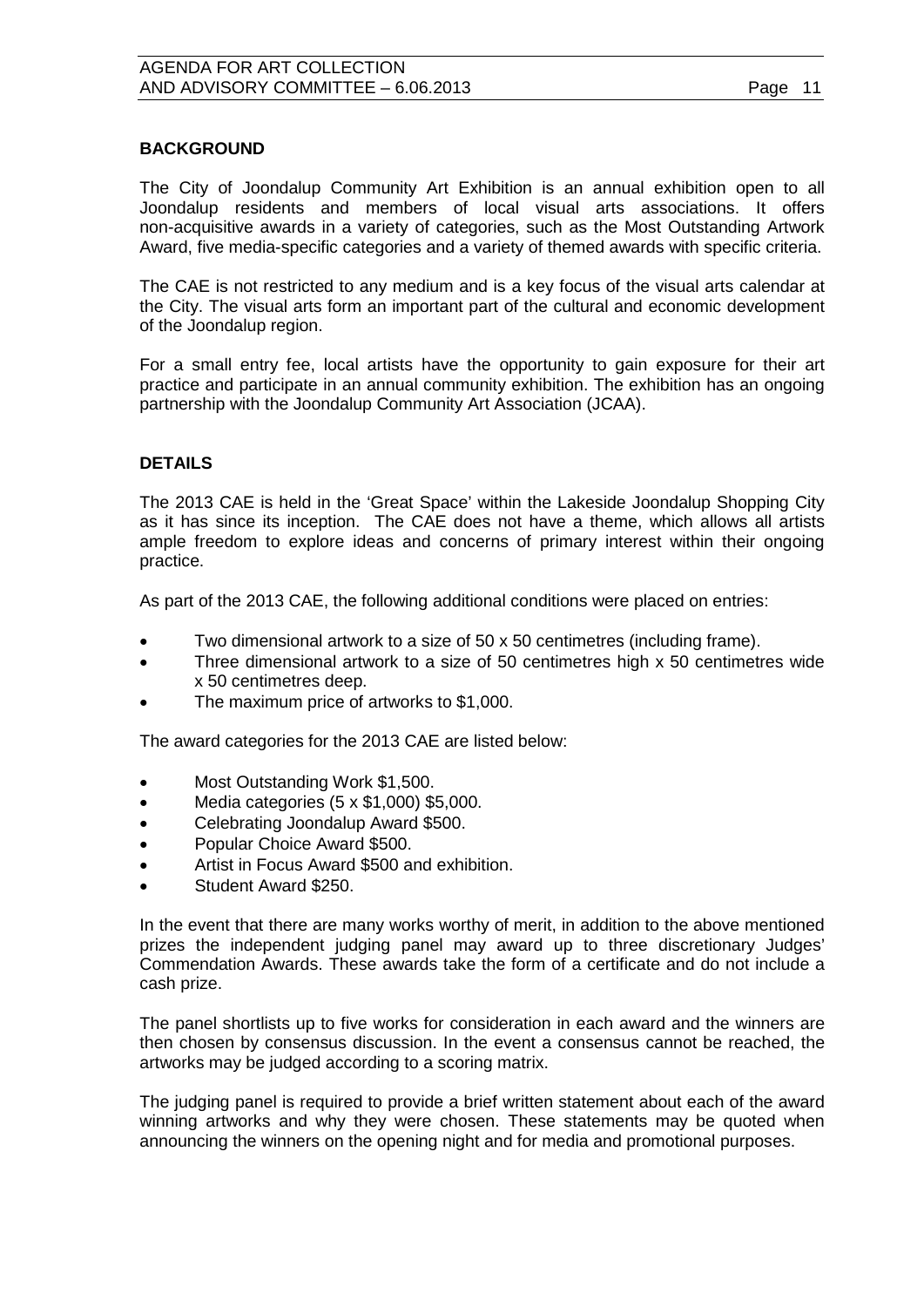## **Project benefits**

The CAE provides the following benefits:

- An environment that is supportive of the visual arts within a local context.
- The opportunity for the City to engage with community members in a positive way and enhance public perception of the organisation.
- A contribution to the local economy by attracting non-residents to the area.

## **Issues and options considered**

There are three options open to the ACAC being:

- accept the recommendations for acquisitions
- accept part of the recommendations for acquisitions or
- not accept any recommendations for acquisitions.

## **Legislation / Strategic Community Plan / policy implications**

## Legislation **The ACAC** and the Chief Executive Officer have been granted delegated authority to purchase artworks recommended up to an amount of \$15,000 and within budget allocations.

## **Strategic Community Plan**

| <b>Key theme</b>            | Community Wellbeing.                                                                                                                                                            |  |  |
|-----------------------------|---------------------------------------------------------------------------------------------------------------------------------------------------------------------------------|--|--|
| <b>Objective</b>            | Cultural development.                                                                                                                                                           |  |  |
| <b>Strategic initiative</b> | Invest in publicly accessible visual art that will<br>$\bullet$<br>present a culturally-enriched environment.<br>Promote local opportunities for arts development.<br>$\bullet$ |  |  |
| <b>Policy</b>               | The City's Art and Memorabilia Collections Policy.                                                                                                                              |  |  |

### **Risk management considerations**

The risks of adding artwork that is not aligned to the City's current art collection are as follows:

- The City's art collection is a specialised and curated collection. The integrity of the collection could be jeopardised by purchasing artworks on subjective criteria.
- The collection is building in value year on year and now represents a sizeable asset. Thus the overall value of the collection is of concern and this will deteriorate if not directed correctly or if 'weak' works enter the collection.

When the City's art collection was assessed in December 2007, the valuer's comments noted that the City has a significant contemporary art collection of excellent financial and cultural value. Overall, selections have been made in order to build a collection of high artistic and financial value.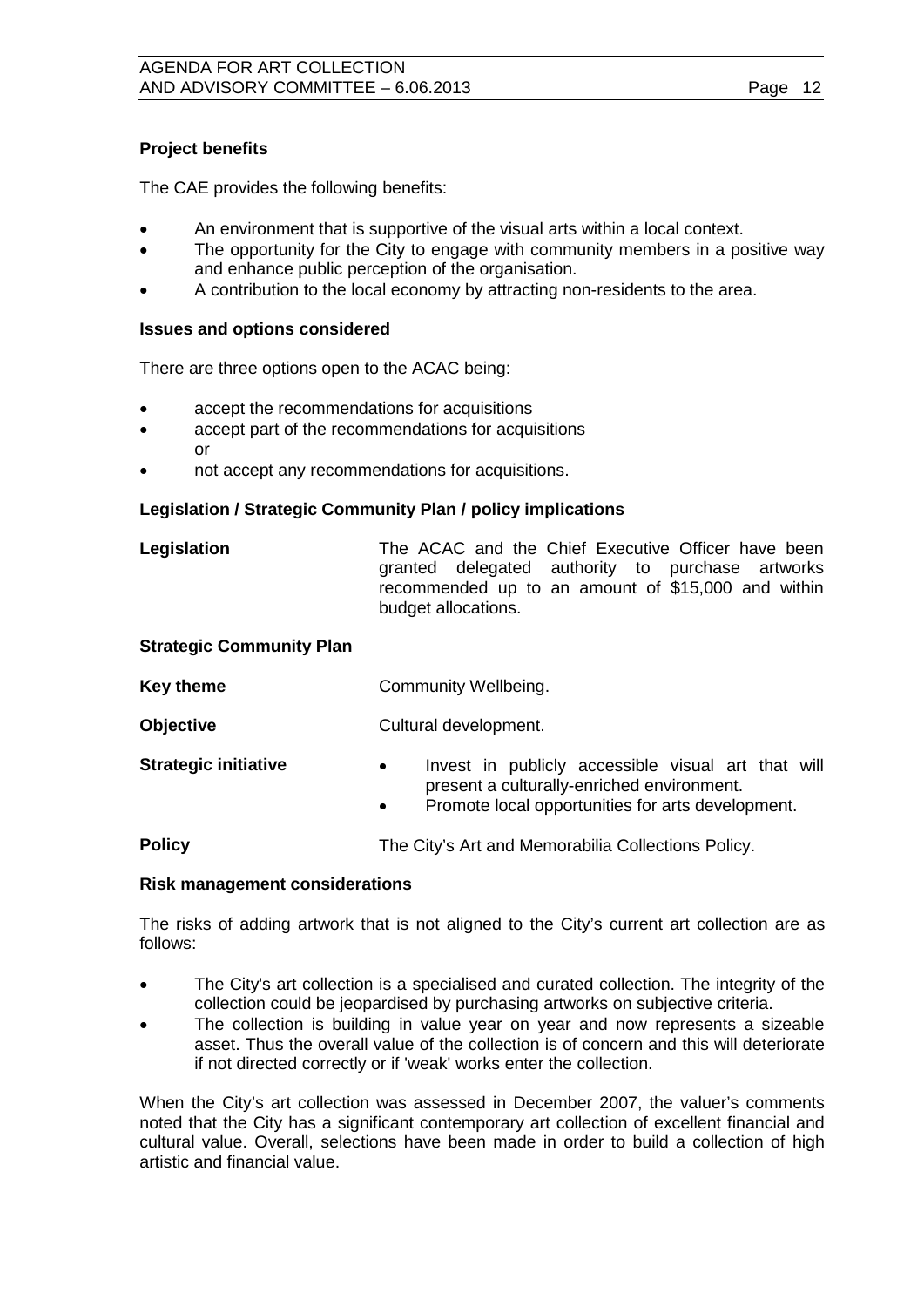## **Financial/budget implications**

| Account no.               | 1 442 C1021 6232 000                                                                            |  |  |
|---------------------------|-------------------------------------------------------------------------------------------------|--|--|
| <b>Budget Item</b>        | C1021 Purchase of ArtworkM167                                                                   |  |  |
| <b>Budget amount</b>      | \$15,000                                                                                        |  |  |
| Amount spent to date      | \$8,249 (\$13,871 subject to the agreement to purchase two<br>artworks outside the CAE process) |  |  |
| <b>Proposed cost</b>      | Unknown                                                                                         |  |  |
| <b>Balance</b>            | \$1,128                                                                                         |  |  |
| <b>Annual maintenance</b> | The City has an annual allocation of \$1,000 per year to<br>maintain its art collection.        |  |  |

All amounts quoted in this report are exclusive of GST.

### **Regional significance**

The creation of a high standard of professional art creates a cultural asset for the entire northern region. It promotes the City of Joondalup as an instigator of supporting development in local arts and culturally invigorates the City through engaging the local community.

## **Sustainability implications**

Visual art provides physical and educational enhancement of a locality and provides a catalyst for public discussion about current social, economic and environmental issues. Through creating more regular points of interest and interaction with visual arts the local community could possibly enjoy visual art all the year round. This would enhance the relevance of the City's cultural identity for the local community and would increase the value of the City's cultural resources.

## **Consultation**

Not applicable.

## **COMMENT**

A presentation will be made to the committee recommending those items of artwork featuring as part of the City's 2013 CAE for possible purchase by the City.

## **VOTING REQUIREMENTS**

Simple Majority.

## **RECOMMENDATION**

**That the Art Collection and Advisory Committee gives CONSIDERATION to acquiring the recommended pieces of artwork displayed as part of the City of Joondalup's 2013 Community Art Exhibition.**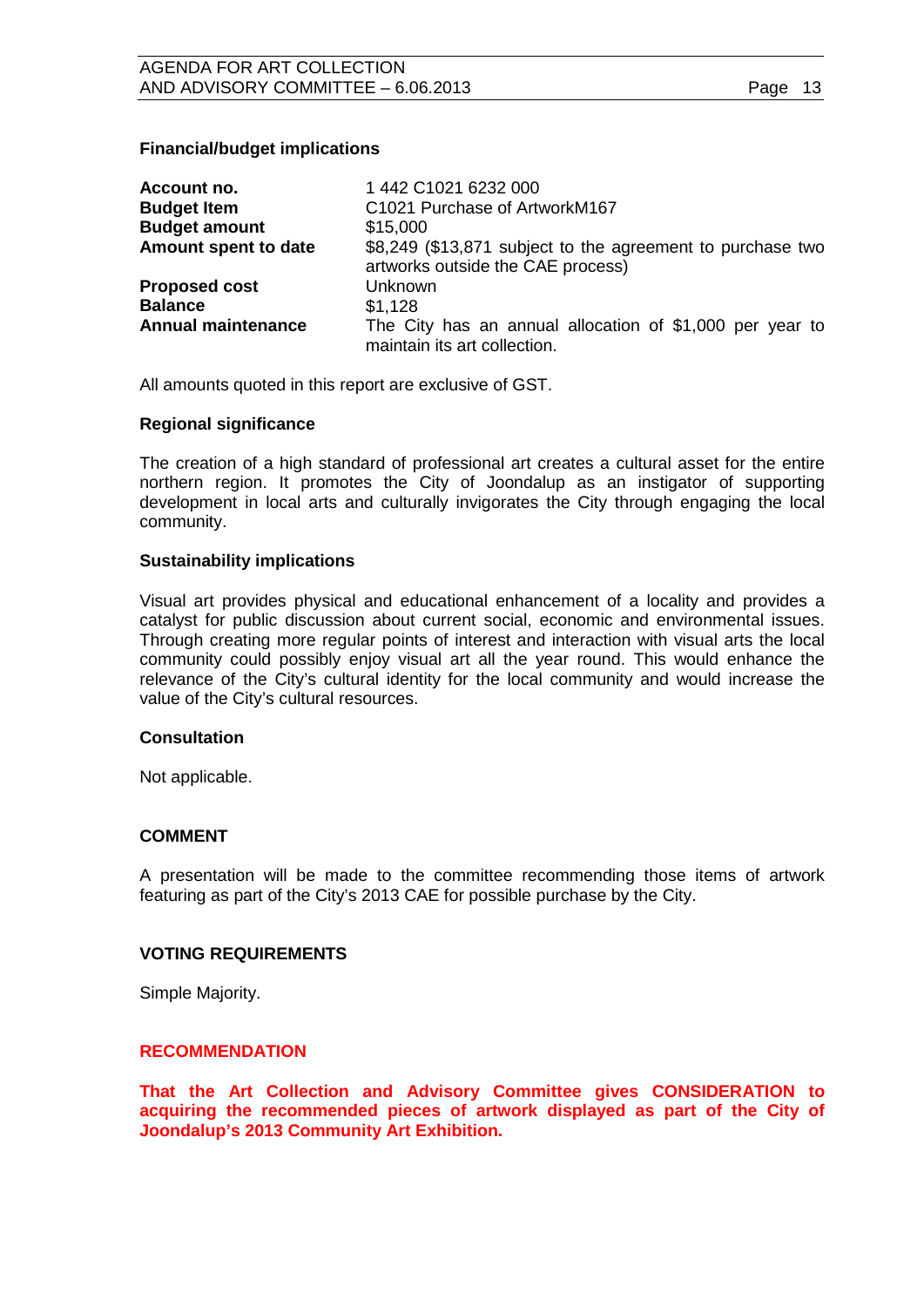## <span id="page-13-0"></span>**ITEM 2 INSIDE OUT BILLBOARD PROJECT REPORT**

| All                                                                                                                                                                                                 |  |  |
|-----------------------------------------------------------------------------------------------------------------------------------------------------------------------------------------------------|--|--|
| Mr Mike Tidy<br><b>Corporate Services</b>                                                                                                                                                           |  |  |
| 35613, 101515                                                                                                                                                                                       |  |  |
| Attachment 1<br>Inside Out Billboard Site Locations                                                                                                                                                 |  |  |
| Executive - The substantial direction setting<br>and<br>oversight role of Council, such as adopting plans and<br>reports, accepting tenders, directing operations, setting<br>and amending budgets. |  |  |
|                                                                                                                                                                                                     |  |  |

## **PURPOSE**

For Council to be provided with information on the feasibility of the Administration Building and Central Walk as alternative sites for situating the 'Inside Out Billboard Project'.

### **EXECUTIVE SUMMARY**

This report provides information regarding the possibility of locating the billboard at Central Walk or the City's Administration Building to supplement information previously provided on other City Centre locations.

Both locations were assessed by a Civil and Structural Design Consultant and are regarded as feasible. However, the Administration Building site would require substantial relocation of all existing telecommunications equipment to prevent disruption to mobile services. The only site at the Central Walk location deemed feasible was the roof of Paddy Malone's (U13/115 Grand Boulevard building).

### **BACKGROUND**

At its meeting held on 11 February 2013, the Art Collection and Advisory Committee (ACAC) resolved as follows (in part):

*1 DEFERS consideration of the location of the 'Inside Out Billboard Art Project' pending further advice from the Chief Executive Officer regarding the possibility of locating the billboard at other sites including Central Walk or the City's Administration Building.*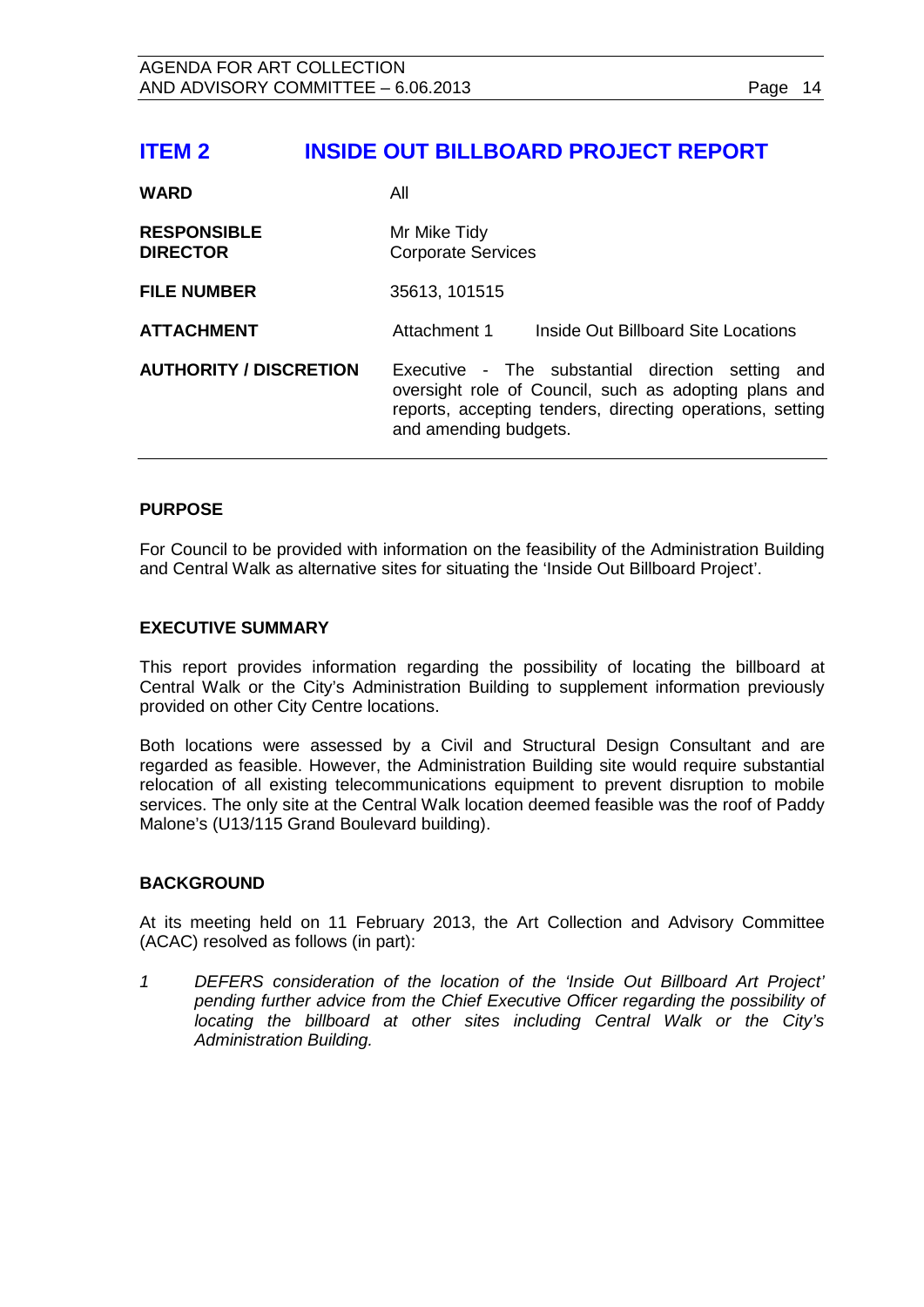Previously the ACAC had considered the installation of the 'Inside Out Billboard Project' at the following sites:

- Boas Avenue and Central Walk (opposite Licensing Centre).
- Corner Grand Boulevard and Reid Promenade (north west corner adjacent to Law Courts).
- Reid Promenade (opposite Medicare).
- Joondalup Library front elevation.
- Grand Boulevard (Corner with Teakle Court).

## **DETAILS**

The proposed 'Inside Out Billboard Project' involves an initial installation of a 6 metre x 3 metre commercial billboard that will be dedicated to displaying contemporary art. It is intended as an outside gallery in the public domain and will be one-sided. The proposed structure will be a purpose built billboard to meet the specific needs of the City Centre location chosen.

## **Issues and options considered**

## City of Joondalup Administration Centre

In the Administration Building report from the Civil and Structural Design Consultant, it is reported that the location of the Administration Building to host the 'Inside Out Billboard Project' is feasible however it would require a relocation of antennae and services on the roof itself or to another site (such as the Library Building) as any signage activity would likely disrupt mobile services. The stated preference of the communication providers contained within the report is for good planning/placement of signage and antennae.

### Central Walk

In the Central Walk report conducted by the Civil and Structural Design Consultant, it is reported that the location of the roof atop Unit 13/115 Grand Boulevard building, Central Walk (Paddy Malone's) to host the 'Inside Out Billboard Project' is feasible in that the roof of the building is structurally adequate to support the structure and wind loads likely to be imposed on the billboard.

Verbal feedback from the consultant indicated that no other sites in the Central Walk location were viewed as suitable for this project.

This option would require an annual lease agreement with the landlord. Preliminary discussions have been held with a representative of the landlord who has indicated an openness to use of the site in this way subject to agreeing terms for the lease.

### Other Sites

Following the resolution of the ACAC, a further review of possible sites to locate the 'Inside Out Billboard' was undertaken. Further to this review, it was determined that the previously suggested sites remained as the most suitable locations for the project.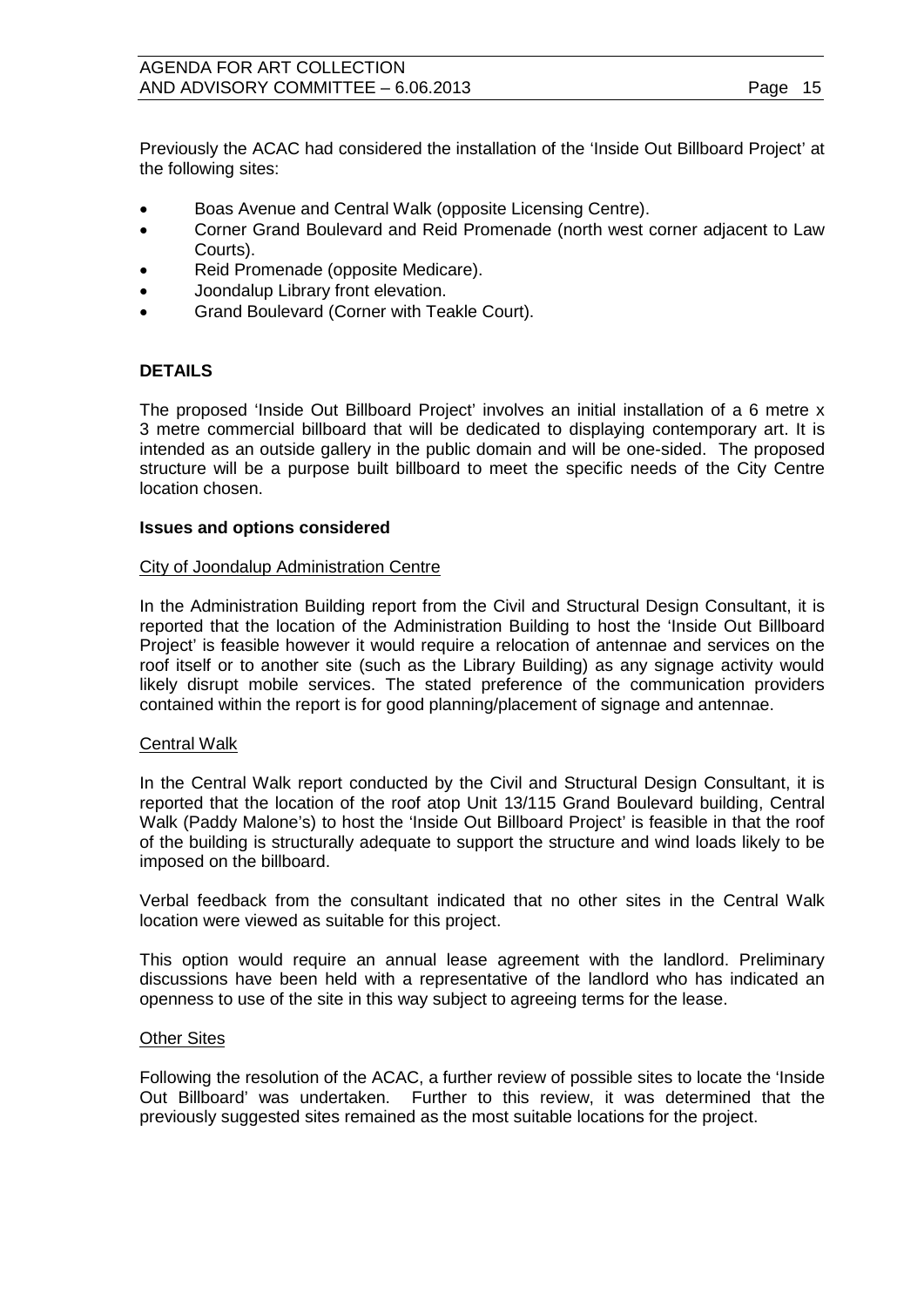## **Legislation / Strategic Community Plan / policy implications**

**Legislation As the construction and installation of the 'Inside Out** Billboard' will be undertaken by the City, it would be regarded as a 'public work' and no planning approval would be required. Section 6 (3) of the *Planning and Development Act 2005* requires the responsible authority to be consulted with at the time the public work is being formulated.

> The structure would be classified as a class 10b within the *Building Code of Australia* and require a building permit as required by the *Building Act 2011*. The structure may also require a Structural Engineer Certificate.

#### **Strategic Community Plan**

| Key theme                   | Community Wellbeing.                                                                            |
|-----------------------------|-------------------------------------------------------------------------------------------------|
| <b>Objective</b>            | Cultural development.                                                                           |
| <b>Strategic initiative</b> | Invest in publicly available visual art that will present a<br>culturally-enriched environment. |
| <b>Policy</b>               | The City's Art and Memorabilia Collections Policy.                                              |

#### **Risk management considerations**

All works considered would need to meet stringent public safety criteria.

#### **Financial/budget implications**

There are no funds allocated in the 2012-13 budget. If Council was to proceed with the construction and installation of the billboard, the following costs are likely:

| Initial cost of development and installation of structure<br>(including printing of first artwork and plaque)                                    | \$20,000       |
|--------------------------------------------------------------------------------------------------------------------------------------------------|----------------|
| Artist installation:<br>Printing and installation of artwork<br>(Covered in cost of structure above)<br>Printing of 20 limited edition A3 prints | N/C<br>\$1,500 |
| Artist fee                                                                                                                                       | \$3,000        |
| <b>TOTAL for first instalment</b>                                                                                                                | \$24,500       |
| Each installation thereafter:                                                                                                                    |                |
| Change of artwork (printing and installation)                                                                                                    | \$3,000        |
| Printing of 20 limited edition A3 prints<br>Artist fee                                                                                           | \$1,500        |
|                                                                                                                                                  | \$3,000        |
| <b>TOTAL for each installation thereafter</b>                                                                                                    | \$7,500        |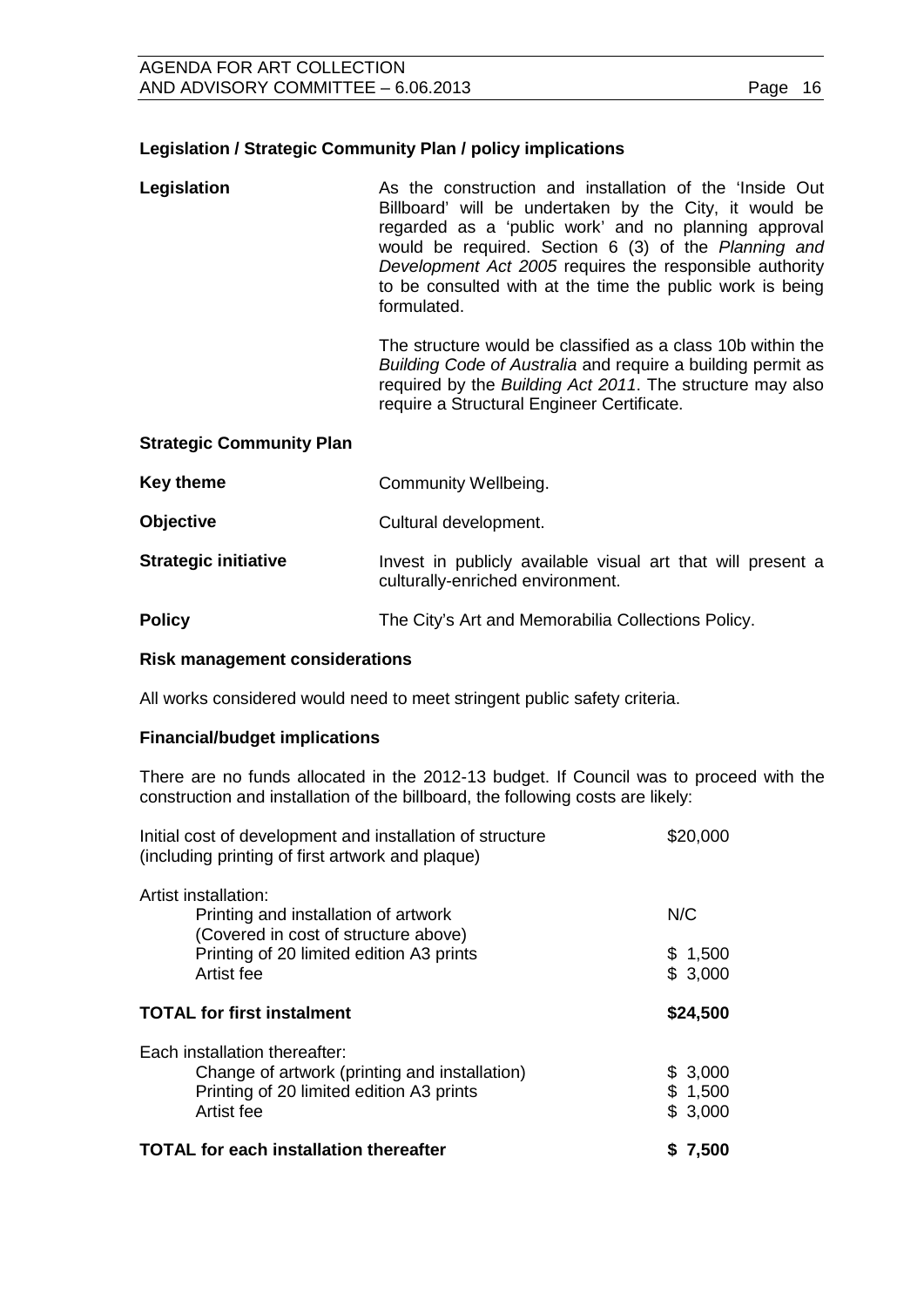#### Ongoing annual expenses – for a lifespan of five years

| <b>TOTAL expense per annum</b>                                              |                     | \$30,000 |
|-----------------------------------------------------------------------------|---------------------|----------|
| Artist fees                                                                 | $($3,000 \times 4)$ | \$12,000 |
| Printing of limited edition A3 prints                                       | $($1,500 \times 4)$ | \$6,000  |
| Change artwork: every three months<br>(Including printing and installation) | $($3,000 \times 4)$ | \$12,000 |

All figures quoted in this report are exclusive of GST, however do not include any costs to relocate existing services from the City of Joondalup Administration Centre if that is the preferred site.

### **Regional significance**

The City's art collection, including its public art, archives and memorabilia, plays an important part in shaping and developing a sense of community.

The on-going provision of an accessible and high calibre art collection is integral to the cultural development and vibrancy of the City of Joondalup region and to best practice standards for the development of the visual arts in local government.

#### **Sustainability implications**

The installation of public artworks has positive sustainability implications. Public artworks physically enrich a locality and provide a catalyst for public discussion about current social, economic and environmental issues. Public artworks strengthen the public realm by creating points of interest, animating spaces and providing beauty, character and colour to places. A new public artwork will build upon the relevance of the City's public spaces for the local community and increase the value of the City's cultural resources.

### **Consultation**

At the meeting of the Art Collection and Advisory Committee held on 15 October 2012 it was agreed not to undertake any community consultation on the project.

In order to determine the structural viability of the suggested sites, the City engaged with an external qualified Civil and Structural Design Consultant who produced a formal report on both sites.

### **COMMENT**

Location of the Billboard Project at either of the proposed sites is feasible but further reports would be necessary on the costs involved. In the case of the Administration Building it will not achieve a previously discussed aim of hiding the telecommunications infrastructure.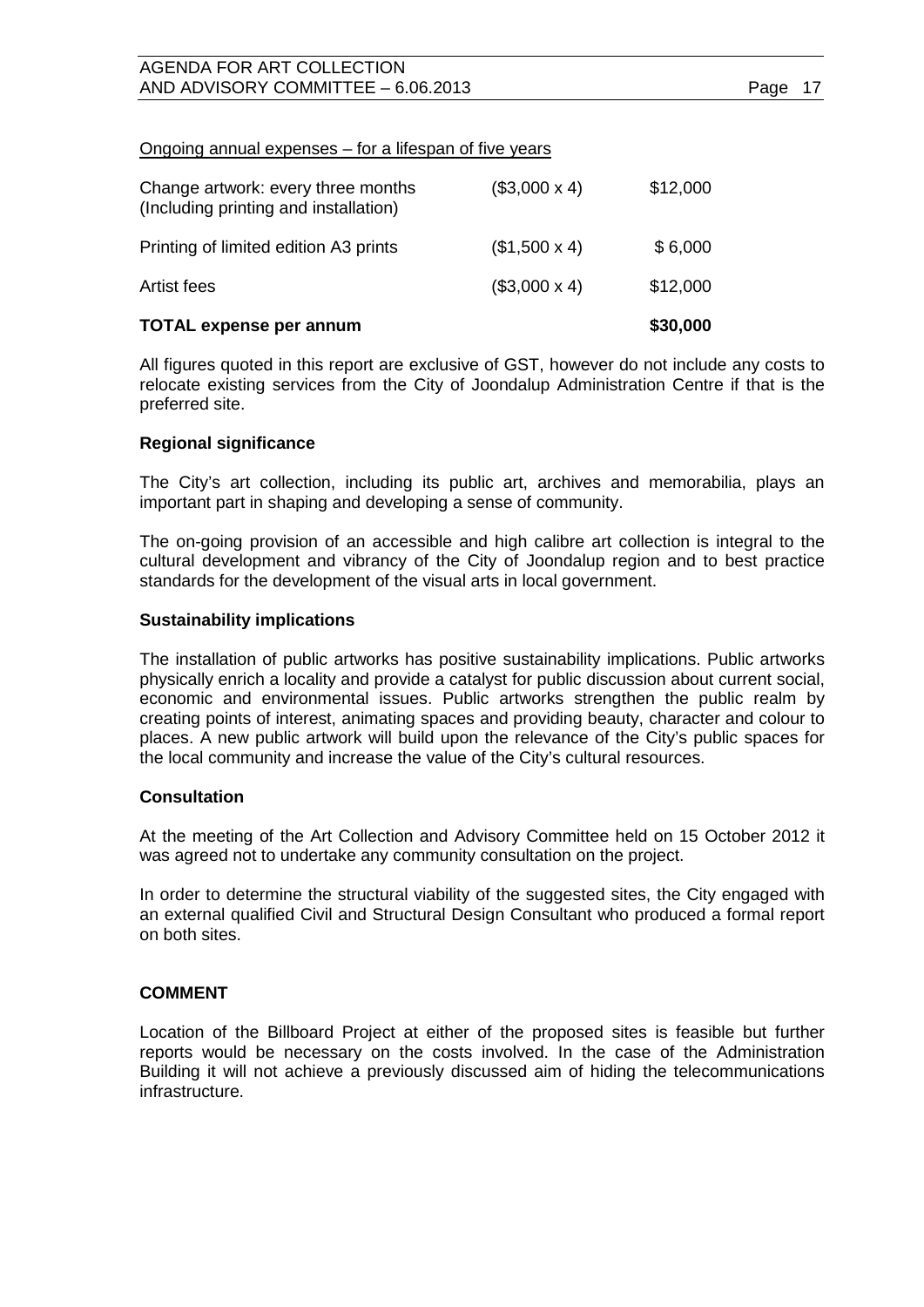## **VOTING REQUIREMENTS**

Simple Majority.

### **RECOMMENDATION**

**That the Art Collection and Advisory Committee gives CONSIDERATION to progressing the proposed Inside Out Billboard project, including determining the preferred location.**

Appendix 1 refers

*To access this attachment on electronic document, click here: [Attach1artagn060613.pdf](http://www.joondalup.wa.gov.au/files/committees/ACAC/2013/Attach1artagn060613.pdf)*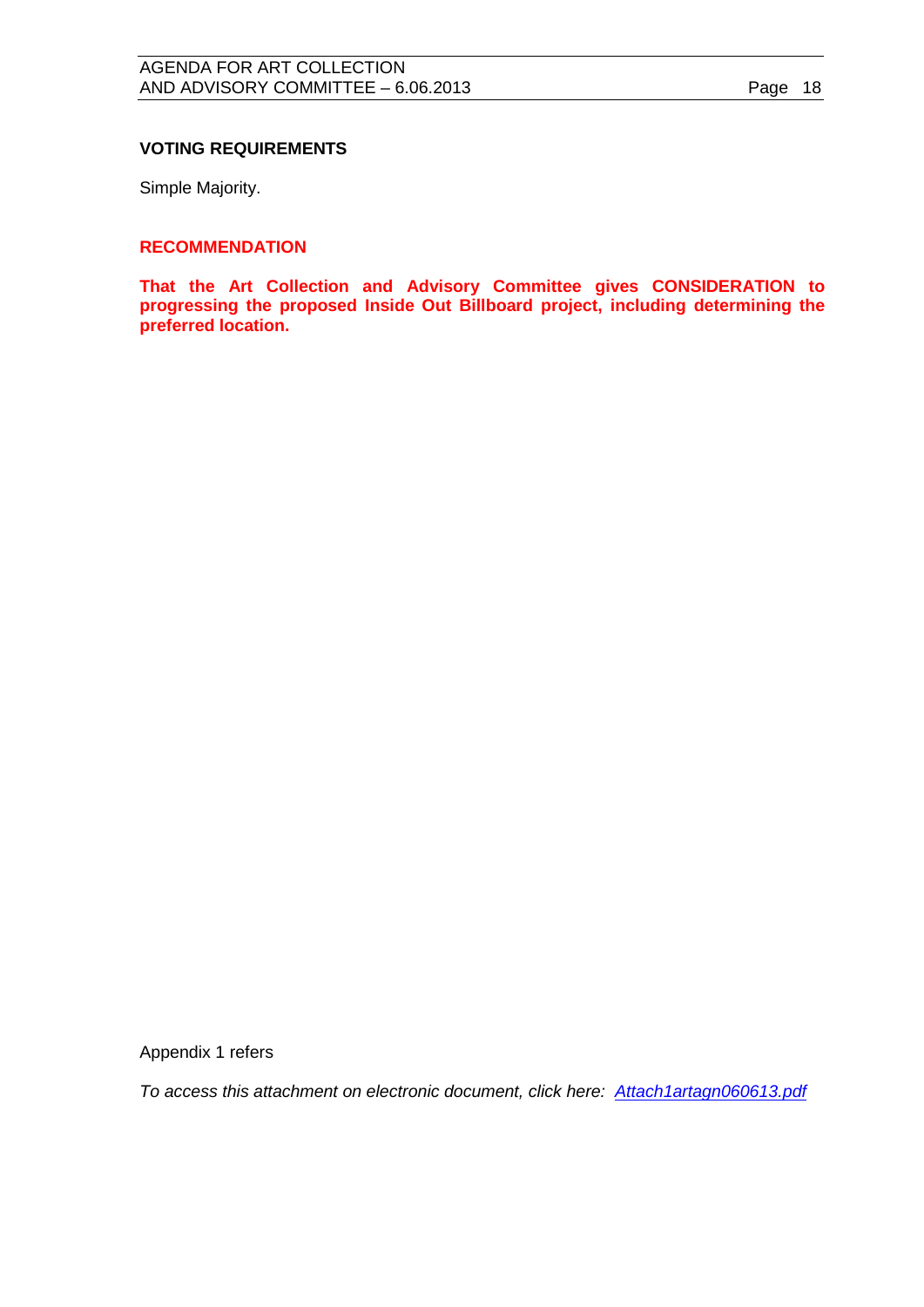<span id="page-18-0"></span>

| <b>ITEM3</b>                          | PUBLIC ARTWORK COMMISSION<br><b>CENTRE, JOONDALUP</b>                                                                                                                                            |  | <b>FOR</b> |  |
|---------------------------------------|--------------------------------------------------------------------------------------------------------------------------------------------------------------------------------------------------|--|------------|--|
| <b>WARD</b>                           | All                                                                                                                                                                                              |  |            |  |
| <b>RESPONSIBLE</b><br><b>DIRECTOR</b> | Mr Mike Tidy<br><b>Corporate Services</b>                                                                                                                                                        |  |            |  |
| <b>FILE NUMBER</b>                    | 35613, 101515                                                                                                                                                                                    |  |            |  |
| <b>ATTACHMENT</b>                     | Nil.                                                                                                                                                                                             |  |            |  |
| <b>AUTHORITY / DISCRETION</b>         | Executive - The substantial direction setting and<br>oversight role of Council, such as adopting plans and<br>reports, accepting tenders, directing operations, setting<br>and amending budgets. |  |            |  |

## **PURPOSE**

For Council to consider the commissioning of a public artwork for a City Centre location in Joondalup, the preferred location being the intersection of Central Walk for the purposes of a water feature sculpture.

## **EXECUTIVE SUMMARY**

This report presents further details regarding the preferred location for a public artwork being the intersection of Central Walk for the purpose of a water feature sculpture.

A series of site inspections were conducted to establish the feasibility of the site for the purpose of a water feature sculpture and the cost of remedial works necessary to prepare the site for installation of a water feature sculpture.

The proposed site is feasible although a water main extension and an electrical extension would be necessary at a total cost of \$32,500.

The total budget for the commission is \$100,000 (from which \$96,790 remains after costs incurred to date) with a further \$50,000 currently proposed for the 2013-14 budget. Assuming approval of the proposed budget then this would leave \$114,290 for the commission itself to include the cost of materials, labour and installation.

Given the complexities of the site, the infrastructure demands of the artwork medium and the need to locate artists working in this medium, a new timetable has been prepared. On the current timetable the project will be completed in May 2015.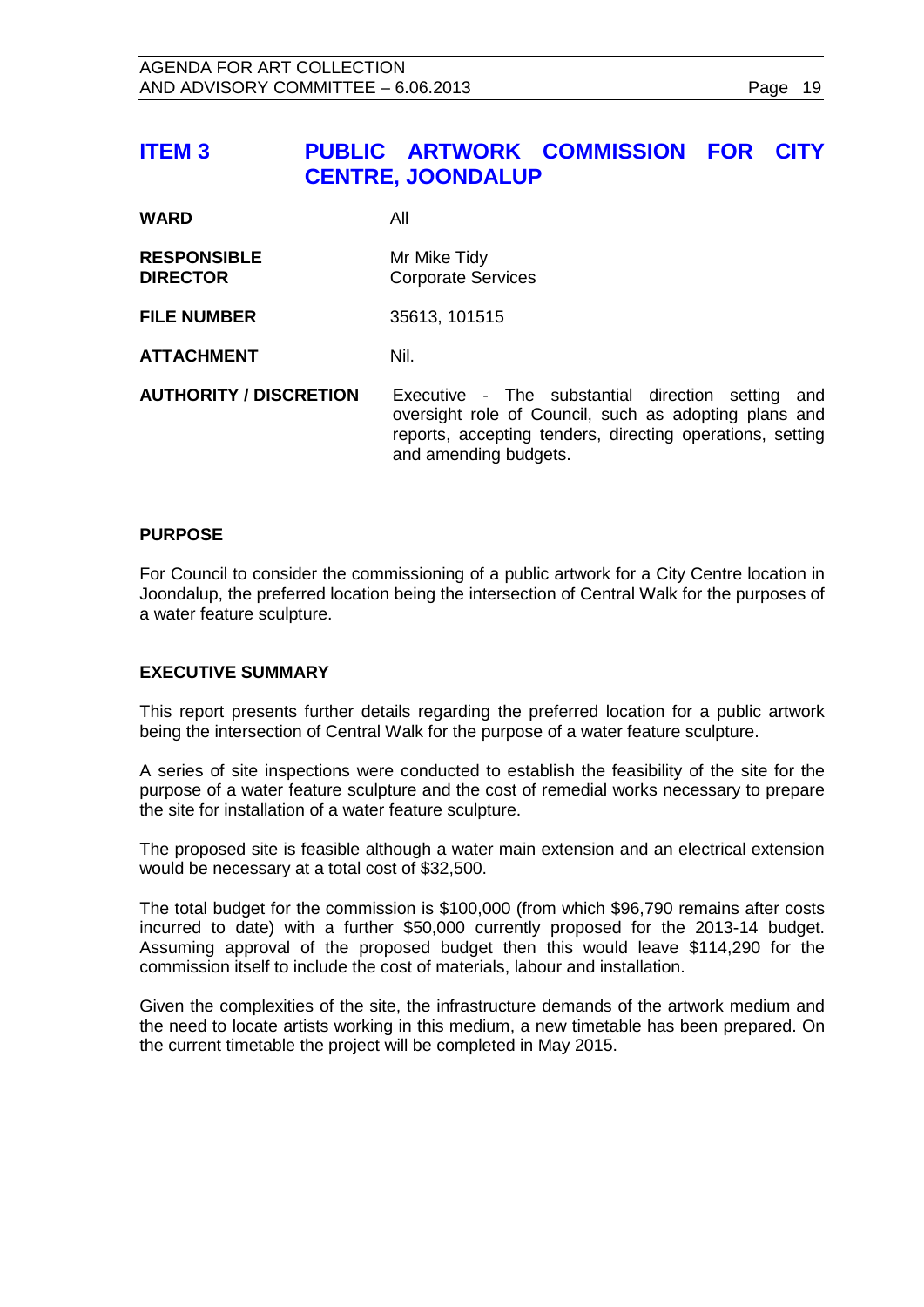## **BACKGROUND**

At its meeting held on 20 November 2012, Council resolved in part:

*That Council:* 

- 1 *AGREES that the total funds available for the public artwork project being \$50,000 carried forward from 2011/12 financial year and \$50,000 allocated as part of the 2012/13 financial year be combined for a single \$100,000 project; and*
- 2 *REQUESTS a further report be presented to the Art Collection and Advisory Committee investigating the preferred location being the intersection of Central Walk for the purposes of a water feature sculpture and present further alternative options to the committee if a sculpture at this location is an unviable option.*

The City of Joondalup's current Public Art Collection includes 35 works of public art including mosaics, murals, sculptures, street bollards, architectural details and street furniture. The majority of works are located in and around the Joondalup City Centre although it should be noted that the three previous public artworks have been installed outside Joondalup City Centre.

\$100,000 has been budgeted for a new public artwork in the 2012-13 financial year, with a further \$50,000 proposed for the 2013-14 budget.

## **DETAILS**

### **Issues and options considered:**

Council has nominated the intersection of Central Walk as the preferred location for the purposes of a water feature sculpture and has requested further alternative options to the committee if a sculpture at this location is an unviable option.

The site is situated on Crown land. Initial discussions with the Department of Regional Development and Lands (DRDL) has indicated that the DRDL will assess, and if appropriate, sign-off on Development Applications and Building Permits to allow for planning and construction to be undertaken on Crown land. DRDL has indicated that it does not need to be involved in the design stage of these type of projects however.

Following examination of the site, the proposed site is feasible although a water main extension and an electrical extension would be necessary at a total cost of \$32,500.

A timeline for the public art project has been developed and is outlined in detail below.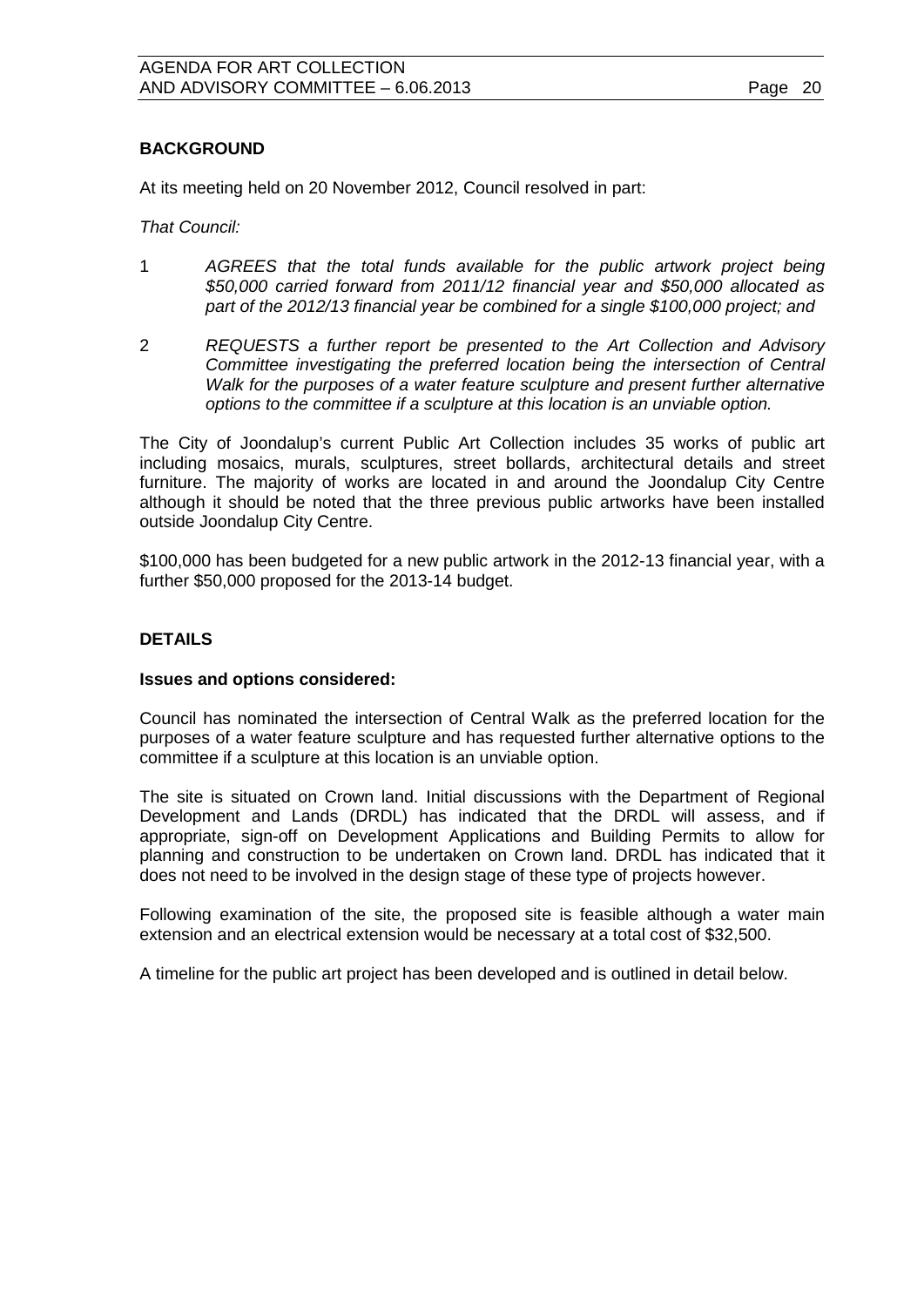## **Proposed site**



The proposed site is at the intersection of Central Walk.

The particular infrastructural needs of a water feature are as follows:



1 Water Work Extension

A water extension will be required from Reid Promenade to the Central Walk intersection, which is a distance of 70 metres. It is estimated that an all-in cost for a water main extension is \$300 per metre at a total cost of \$21,000. This work would be undertaken by an external contractor.

A water meter would need to be installed at a cost of \$3,000.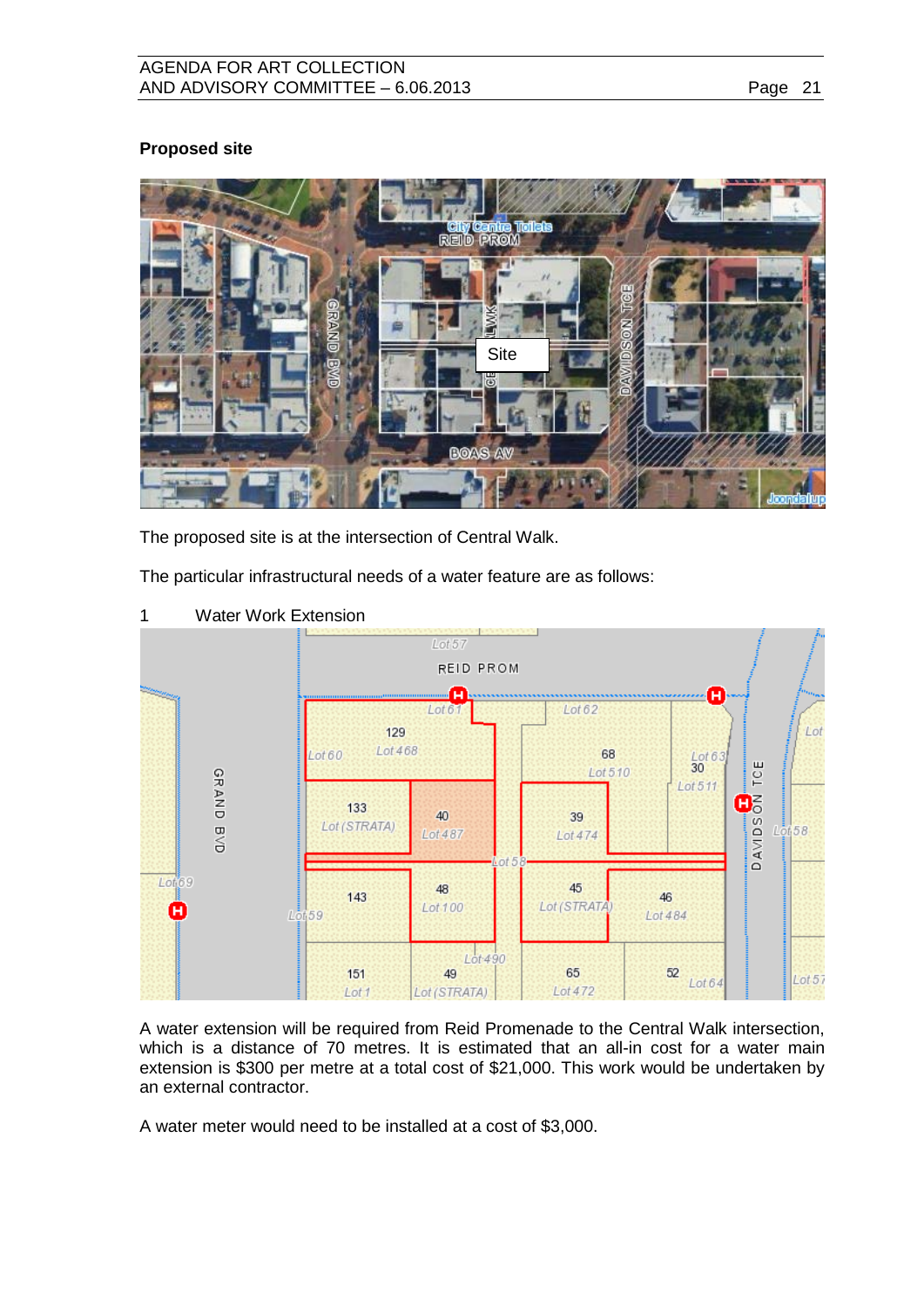## AGENDA FOR ART COLLECTION AND ADVISORY COMMITTEE – 6.06.2013 Page 22



2 Electrical Work Extension

The City is about to undertake some works in Central Walk which requires the extension of power to service these works. The extent of the power requirement for the proposed feature is not known at this stage and therefore whether or not it might be able to draw power from this upgrade. If not, an electrical extension will be required from Boas Avenue which is a distance of approximately 70 metres and would cost in the vicinity of \$5,500 to include vacuum trenching, paving removal & reinstatement. This work would be undertaken by an external contractor.

An electric meter would need to be installed at a cost of \$3,000.

Total costs for all anticipated site preparation works is \$32,500.

## **Legislation / Strategic Community Plan / policy implications**

| Legislation | As the construction and installation of the public art will be<br>undertaken by the City, it would be regarded as a 'public<br>work' and no planning approval would be required.<br>Section 6(3) of the Planning and Development Act 2005<br>requires the responsible authority to be consulted with at<br>the time the public work is being formulated. |
|-------------|----------------------------------------------------------------------------------------------------------------------------------------------------------------------------------------------------------------------------------------------------------------------------------------------------------------------------------------------------------|
|             |                                                                                                                                                                                                                                                                                                                                                          |

The structure would be classified as a class 10b within the *Building Code of Australia* and would require a building permit as required by the *Building Act 2011*. The structure may also require a Structural Engineer Certificate.

### **Strategic Community Plan**

| Key theme        | Community Wellbeing.  |
|------------------|-----------------------|
| <b>Objective</b> | Cultural development. |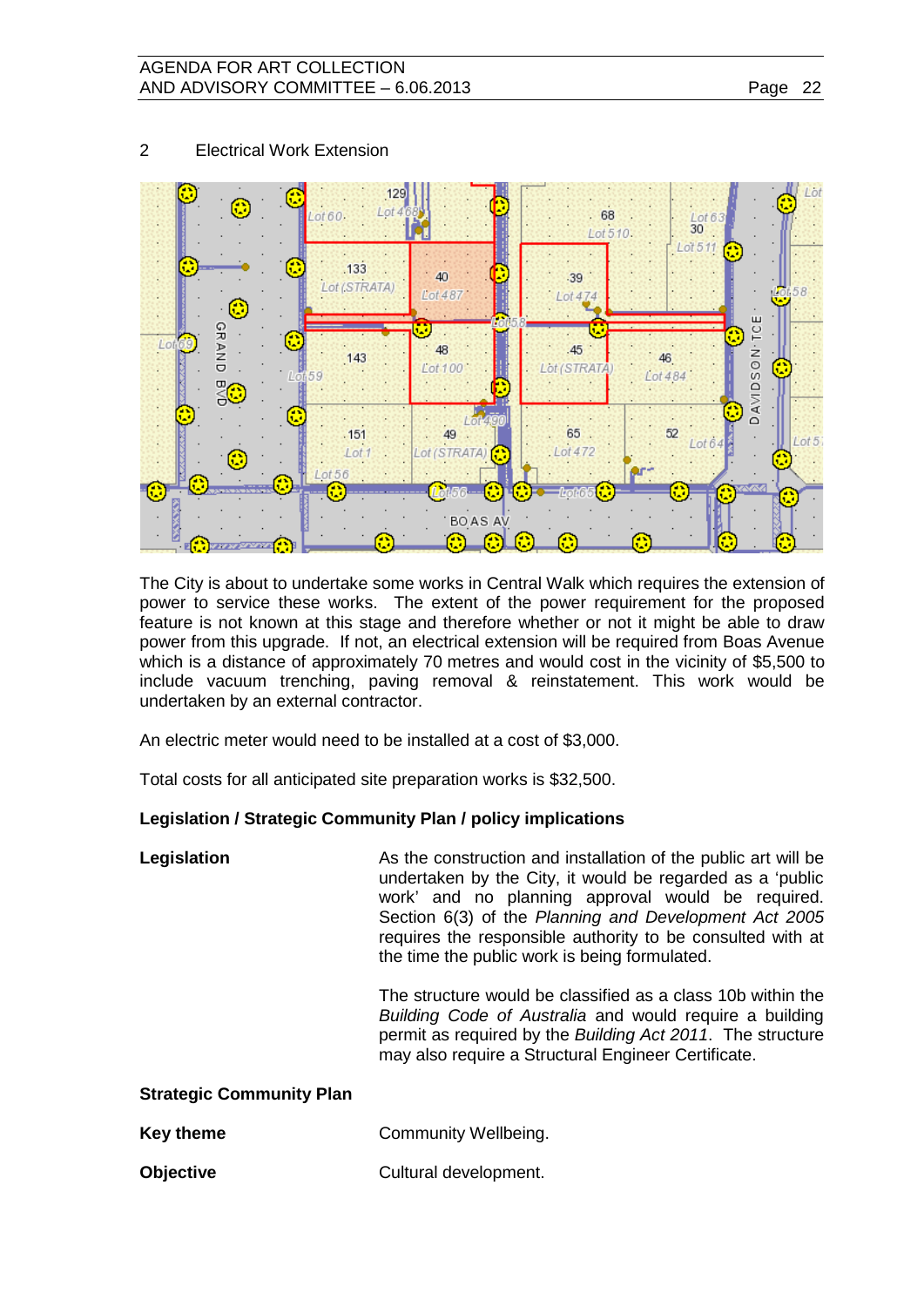| <b>Strategic initiative</b> |  | Invest in publicly accessible visual art that will      |  |  |
|-----------------------------|--|---------------------------------------------------------|--|--|
|                             |  | present a culturally-enriched environment.              |  |  |
|                             |  | <b>Promoto local opportunities for arts development</b> |  |  |

• Promote local opportunities for arts development.

**Policy The City's Art and Memorabilia Collections Policy.** 

## **Risk management considerations**

All works considered would need to meet stringent public safety criteria.

## **Financial/budget implications**

The 2011-12 budget allowed an amount of \$50,000 to commission public art. This amount remained unspent and was carried forward to 2012-13. Total funds of \$100,000 have now been carried forward to the 2013-14 budget.

The total budget for the commission is \$100,000 (from which \$96,790 remains after costs incurred to date) with a further \$50,000 currently proposed for the 2013-14 budget. Assuming approval of the proposed budget and a total cost for all water and electrical work of \$32,500 (not including operational and maintenance costs), \$114,290 would remain for the commission itself to include the cost of materials, labour and installation.

## **Regional significance**

The City's Art Collection, including its public art, archives and memorabilia, plays an important part in shaping and developing a sense of community.

The ongoing provision of an accessible and high calibre art collection is integral to the cultural development and vibrancy of the City of Joondalup region and to best practice standards for the development of the visual arts in local government.

### **Sustainability implications**

### Estimated Timeline

Given the complexities of the site, the infrastructure demands of the artwork medium and the need to locate artists working in this medium, a new timetable has been prepared. On the current timetable the project will be completed in May 2015.

| <b>Action</b> |                                          | <b>Result</b>                                                                                                                                                      | <b>Estimated timeline</b>   |  |
|---------------|------------------------------------------|--------------------------------------------------------------------------------------------------------------------------------------------------------------------|-----------------------------|--|
|               | Site report                              | Full site inspection and report to<br>determine possible site restrictions<br>for artist brief.                                                                    | 3 months<br><b>COMPLETE</b> |  |
| 2             | <b>EOI Call-Out</b>                      | Open and national expression of<br>interest call-out to gather broad<br>scope of interested and available<br>artists working with the requested<br>medium (water). | 4 months                    |  |
| 3             | Artist short-listing                     | Suitable artists are short-listed.                                                                                                                                 | 1 month                     |  |
| 4             | Short-listed artists<br>present proposal | Artists submit brief proposal.                                                                                                                                     | 3 months                    |  |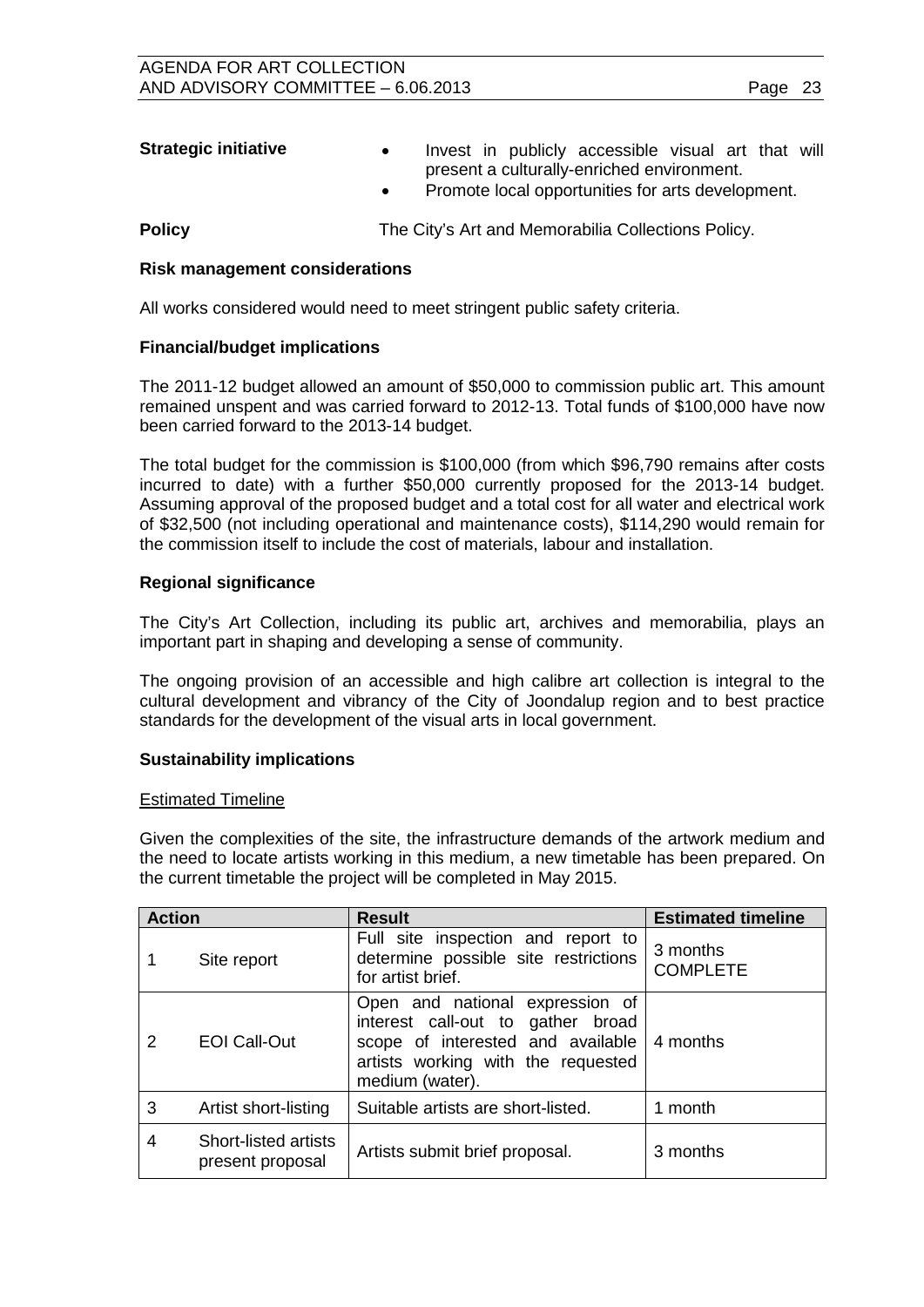## AGENDA FOR ART COLLECTION AND ADVISORY COMMITTEE – 6.06.2013 Page 24

| <b>Action</b> |                         | <b>Result</b>                                                                                                                | <b>Estimated timeline</b> |  |
|---------------|-------------------------|------------------------------------------------------------------------------------------------------------------------------|---------------------------|--|
| 5             | Selection of artist     | Final selection of artist by Art<br>Collection and Advisory Committee.                                                       | 2 months                  |  |
| 6             | Design concept<br>stage | Selected short-listed artist presents<br>detailed concept plans.                                                             | 2 months                  |  |
| 7             | <b>ACAC</b> feedback    | Submission of report and ACAC<br>feedback on detailed concept plans<br>and selection of artist.                              | 2 months                  |  |
| 8             | Commission stage        | Contract finalised.                                                                                                          | 1 month                   |  |
| 9             | Design approved         | Final design presented for approval<br>by CEO/Council.<br>Consultation with Department of<br>Regional Development and Lands. | 3 months                  |  |
| 10            | Artwork fabrication     | Artwork is created.                                                                                                          | 9 months                  |  |
| 11            | Artwork<br>installation | Artwork is installed on site.                                                                                                | 2 months                  |  |
|               |                         | TOTAL:                                                                                                                       | 32 months                 |  |

## **COMMENT**

The preferred location being the intersection of Central Walk for the purposes of a water feature sculpture is a feasible proposition and it is considered that a public art commission will add meaning to and build a stronger sense of place, identity and uniqueness to the City Centre and community.

## **VOTING REQUIREMENTS**

Simple Majority.

### **RECOMMENDATION**

**That Council:**

- **1 NOTES that the intersection of Central Walk is crown land controlled by the Department of Regional Development and Lands and any development will be subject to their approval of an appropriate development application and building permit;**
- **2 SUPPORTS the installation of a water feature sculpture at the intersection of Central Walk as detailed in the Report subject to confirmation by relevant emergency services that they do not object to the proposed development;**
- **3 REQUESTS the Chief Executive Officer to call expressions of interest from suitable artists for the design, construction and installation of a water feature sculpture at the preferred location.**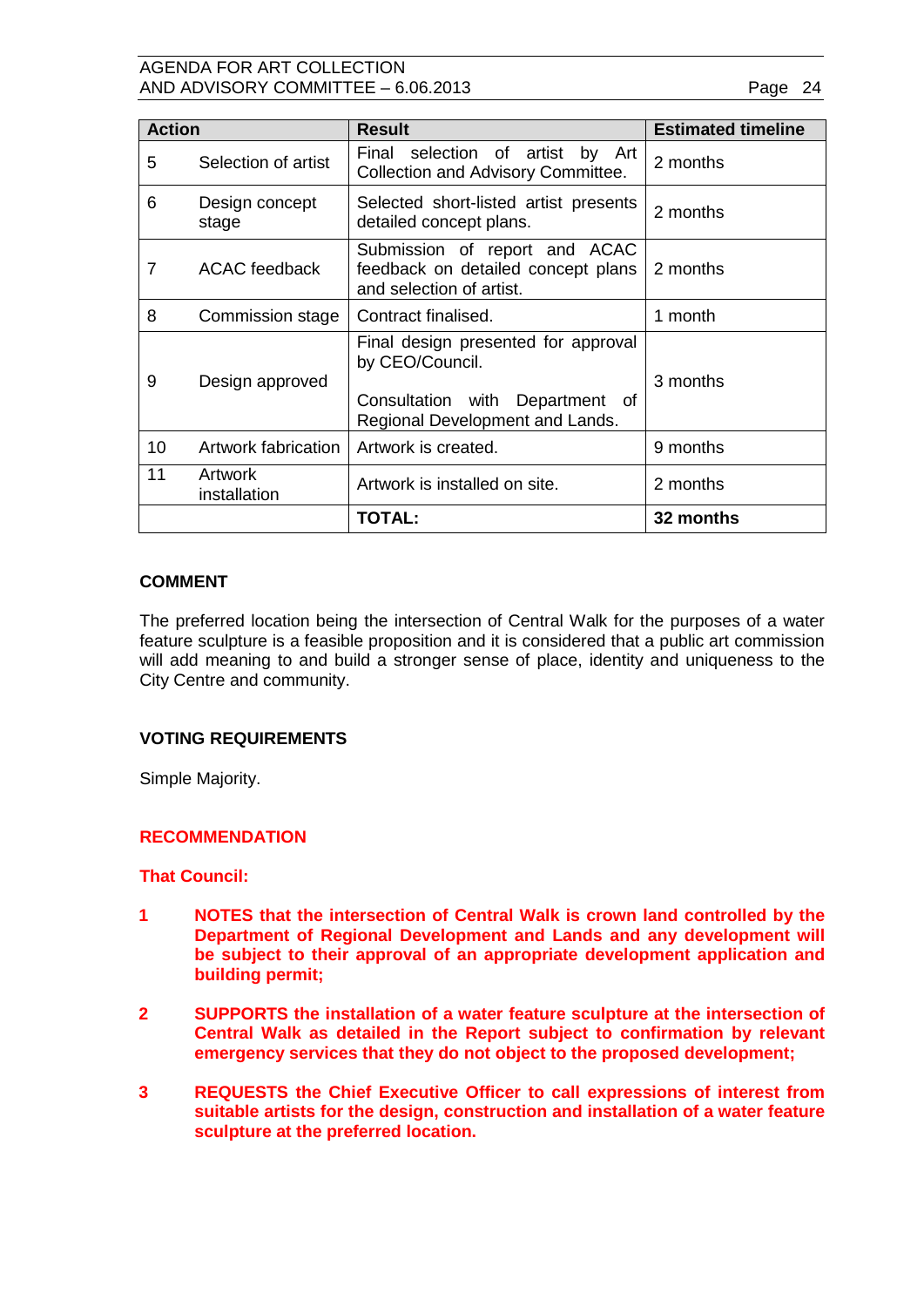## <span id="page-24-0"></span>**MOTIONS OF WHICH PREVIOUS NOTICE HAS BEEN GIVEN**

<span id="page-24-1"></span>**REQUESTS FOR REPORTS FOR FUTURE CONSIDERATION**

<span id="page-24-2"></span>**CLOSURE**